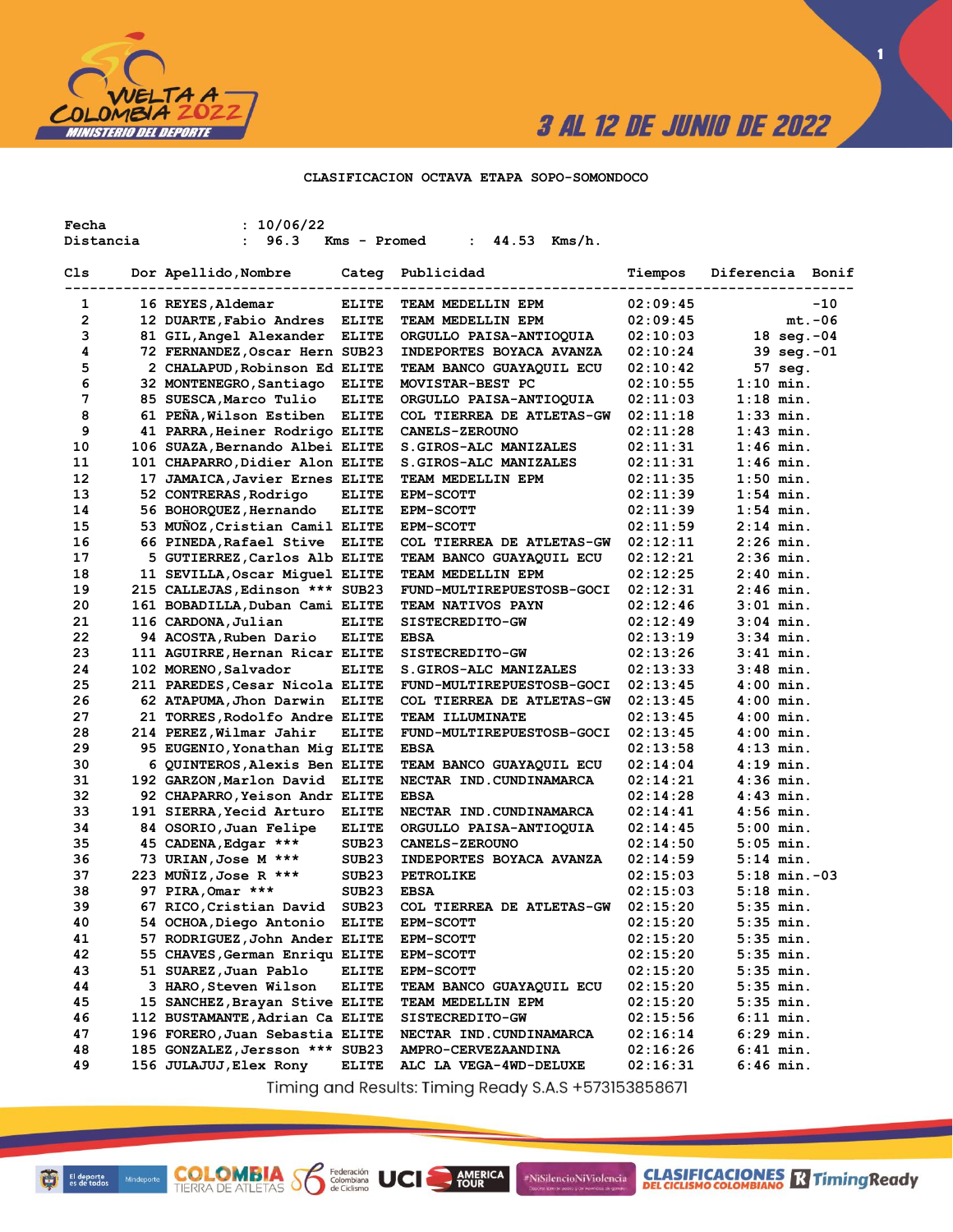

### **CLASIFICACION OCTAVA ETAPA SOPO-SOMONDOCO**

| Fecha     | : 10/06/22                                   |                   |                                               |          |                  |
|-----------|----------------------------------------------|-------------------|-----------------------------------------------|----------|------------------|
| Distancia | 96.3<br>$\mathbf{L}$                         | Kms - Promed      | 44.53<br>Kms/h.<br>$\ddot{\phantom{a}}$       |          |                  |
|           |                                              |                   |                                               |          |                  |
| Cls       | Dor Apellido, Nombre                         |                   | Categ Publicidad                              | Tiempos  | Diferencia Bonif |
|           |                                              |                   |                                               |          |                  |
| 50        | 103 TABARES, Jordan Felip ELITE              |                   | S.GIROS-ALC MANIZALES                         | 02:17:01 | $7:16$ min.      |
| 51        | 91 ORTEGA, Robinson Arma ELITE               |                   | <b>EBSA</b>                                   | 02:18:02 | $8:17$ min.      |
| 52        | 154 CANASTUJ, Jose David ELITE               |                   | ALC LA VEGA-4WD-DELUXE                        | 02:18:05 | $8:20$ min.      |
| 53        | 77 DIAGAMA, Marlon ***                       | SUB <sub>23</sub> | INDEPORTES BOYACA AVANZA                      | 02:18:12 | $8:27$ min.      |
| 54        | 104 MARTINEZ, Luis Miguel ELITE              |                   | S.GIROS-ALC MANIZALES                         | 02:18:13 | $8:28$ min.      |
| 55        | 206 MACA, Leison Damian                      | <b>ELITE</b>      | <b>FUERZAS ARMADAS COLOMBIA</b>               | 02:18:16 | $8:31$ min.      |
| 56        | 165 SANCHEZ, Yerzon Eduar ELITE              |                   | <b>TEAM NATIVOS PAYN</b>                      | 02:18:23 | $8:38$ min.      |
| 57        | 231 RAMIREZ, Santiago                        | <b>ELITE</b>      | <b>TEAM CARTAGENA-LICICLISMO</b>              | 02:19:09 | $9:24$ min.      |
| 58        | 141 ROMERO, Carlos Andres SUB23              |                   | HERRERA SPORT ROPA DEPORT                     | 02:19:17 | $9:32$ min.      |
| 59        | 113 GOMEZ, David Santiago ELITE              |                   | SISTECREDITO-GW                               | 02:19:33 | $9:48$ min.      |
| 60        | 74 PATIÑO, Edwin Alejand SUB23               |                   | INDEPORTES BOYACA AVANZA                      | 02:19:46 | $10:01$ min.     |
| 61        | 152 LOPEZ, Luis                              | <b>ELITE</b>      | ALC LA VEGA-4WD-DELUXE                        | 02:19:51 | $10:06$ min.     |
| 62        | 176 ROBLES, Camilo A ***                     | SUB <sub>23</sub> | TOLIMA ES PASION-L. HUILA                     | 02:20:19 | $10:34$ min.     |
| 63        | 193 PEDRAZA, Walter Ferna ELITE              |                   | NECTAR IND.CUNDINAMARCA                       | 02:21:03 | $11:18$ min.     |
| 64        | 222 GRANADOS, David S *** SUB23              |                   | PETROLIKE                                     | 02:21:53 | $12:08$ min.     |
| 65        | 195 HERNANDEZ, Rafael                        | <b>ELITE</b>      | NECTAR IND. CUNDINAMARCA                      | 02:23:05 | $13:20$ min.     |
| 66        | 96 PARRA, Carlos Andres                      | <b>ELITE</b>      | <b>EBSA</b>                                   | 02:23:05 | $13:20$ min.     |
| 67        | 135 CIFUENTES, Fabian Sti ELITE              |                   | CONSTRU ZEA-EL FARO ELECT                     | 02:23:05 | $13:20$ min.     |
| 68        | 13 OCAMPO, Victor Alejan ELITE               |                   | TEAM MEDELLIN EPM                             | 02:23:05 | $13:20$ min.     |
| 69        | 65 SOTO, Nelson Andres                       | <b>ELITE</b>      | COL TIERREA DE ATLETAS-GW                     | 02:23:12 | $13:27$ min.-02  |
| 70        | 64 QUIROZ, Oscar Adalber ELITE               |                   | COL TIERREA DE ATLETAS-GW                     | 02:23:12 | $13:27$ min.     |
| 71        | 221 RUBIANO, Miquel Angel ELITE              |                   | PETROLIKE                                     | 02:23:53 | $14:08$ min.     |
| 72        | 114 GUERRERO, Juan Diego ELITE               |                   | SISTECREDITO-GW                               | 02:23:53 | $14:08$ min.     |
| 73        | 132 VARGAS, Jhon Jairo                       | <b>ELITE</b>      | CONSTRU ZEA-EL FARO ELECT                     | 02:23:53 | $14:08$ min.     |
| 74        | 173 QUETAMA, Yeison Ubarl ELITE              |                   | TOLIMA ES PASION-L. HUILA                     | 02:23:58 | $14:13$ min.     |
| 75        | 23 CASTIBLANCO, Jorge Ca ELITE               |                   | TEAM ILLUMINATE                               | 02:24:10 | $14:25$ min.     |
| 76        | 14 OYOLA, Robigzon Leand ELITE               |                   | TEAM MEDELLIN EPM                             | 02:24:13 | $14:28$ min.     |
| 77        | 216 BLANCO, Lukas ***                        | SUB <sub>23</sub> | FUND-MULTIREPUESTOSB-GOCI                     | 02:24:39 | $14:54$ min.     |
| 78        | 121 MUÑOZ, Edison                            | <b>ELITE</b>      | CM TEAM                                       | 02:24:39 | $14:54$ min.     |
| 79        | 63 MENDOZA, Omar Alberto ELITE               |                   | COL TIERREA DE ATLETAS-GW                     | 02:24:39 | $14:54$ min.     |
| 80        | 105 RINCON, Yeison Alejan ELITE              |                   | S.GIROS-ALC MANIZALES                         | 02:24:39 | $14:54$ min.     |
| 81        | 4 HUERA, Richard Roland ELITE                |                   | TEAM BANCO GUAYAQUIL ECU                      | 02:24:39 | $14:54$ min.     |
| 82        | 107 CHIA, Luis Carlos                        | <b>ELITE</b>      | S.GIROS-ALC MANIZALES                         | 02:24:39 | $14:54$ min.     |
| 83        | 213 DIAZ, Manuel Ignacio                     | <b>ELITE</b>      | FUND-MULTIREPUESTOSB-GOCI                     | 02:24:39 | $14:54$ min.     |
| 84        | 33 PANTOJA, Cesar ***                        | SUB <sub>23</sub> | MOVISTAR-BEST PC                              | 02:24:39 | $14:54$ min.     |
| 85        | 166 ALONSO, John ***                         | SUB <sub>23</sub> | TEAM NATIVOS PAYN                             | 02:24:39 | $14:54$ min.     |
| 86        | 122 BURGOS, Eli Saul                         | <b>ELITE</b>      | CM TEAM                                       | 02:24:39 | $14:54$ min.     |
| 87        | 44 CORTE, Eduardo                            | <b>ELITE</b>      | <b>CANELS-ZEROUNO</b>                         | 02:24:39 | $14:54$ min.     |
| 88        | 212 BAEZ, Esneider Arley                     | <b>ELITE</b>      | FUND-MULTIREPUESTOSB-GOCI                     | 02:24:39 | $14:54$ min.     |
| 89        | 31 URBANO, Jerson Ruben                      | <b>ELITE</b>      | MOVISTAR-BEST PC                              | 02:24:39 | 14:54 min.       |
| 90        |                                              |                   | FUNDACION TEAM RECAPI                         |          |                  |
| 91        | 246 GOMEZ, Hernan Dario<br>36 CAICEDO, Pablo | <b>ELITE</b>      |                                               | 02:24:39 | $14:54$ min.     |
| 92        |                                              | <b>ELITE</b>      | MOVISTAR-BEST PC<br>TEAM CARTAGENA-LICICLISMO | 02:24:39 | $14:54$ min.     |
|           | 236 GUAVITA, Cesar D ***                     | SUB <sub>23</sub> |                                               | 02:25:17 | $15:32$ min.     |
| 93        | 145 VALBUENA, Mario ***                      | SUB <sub>23</sub> | HERRERA SPORT ROPA DEPORT                     | 02:25:56 | $16:11$ min.     |
| 94        | 7 TORO, Alexander                            | <b>ELITE</b>      | TEAM BANCO GUAYAQUIL ECU                      | 02:26:13 | $16:28$ min.     |
| 95        | 197 MORENO, Juan J ***                       | SUB <sub>23</sub> | NECTAR IND.CUNDINAMARCA                       | 02:26:13 | $16:28$ min.     |
| 96        | 1 HERNANDEZ,Jose Tito                        | <b>ELITE</b>      | TEAM BANCO GUAYAQUIL ECU                      | 02:26:13 | $16:28$ min.     |
| 97        | 115 MARTINEZ, Juan Esteba ELITE              |                   | SISTECREDITO-GW                               | 02:26:13 | $16:28$ min.     |
| 98        | 123 ANGARITA, Marvin Orla ELITE              |                   | CM TEAM                                       | 02:26:21 | $16:36$ min.-02  |
| 99        | 253 GARCIA, Edgar ***                        | SUB23             | DEPORMUNDO                                    | 02:26:30 | $16:45$ min.     |

Timing and Results: Timing Ready S.A.S +573153858671

AMERICA

#NiSilencioNiViolencia

**COLOMBIA S** 

Federación<br>Colombiana<br>de Ciclismo

UCI

**2**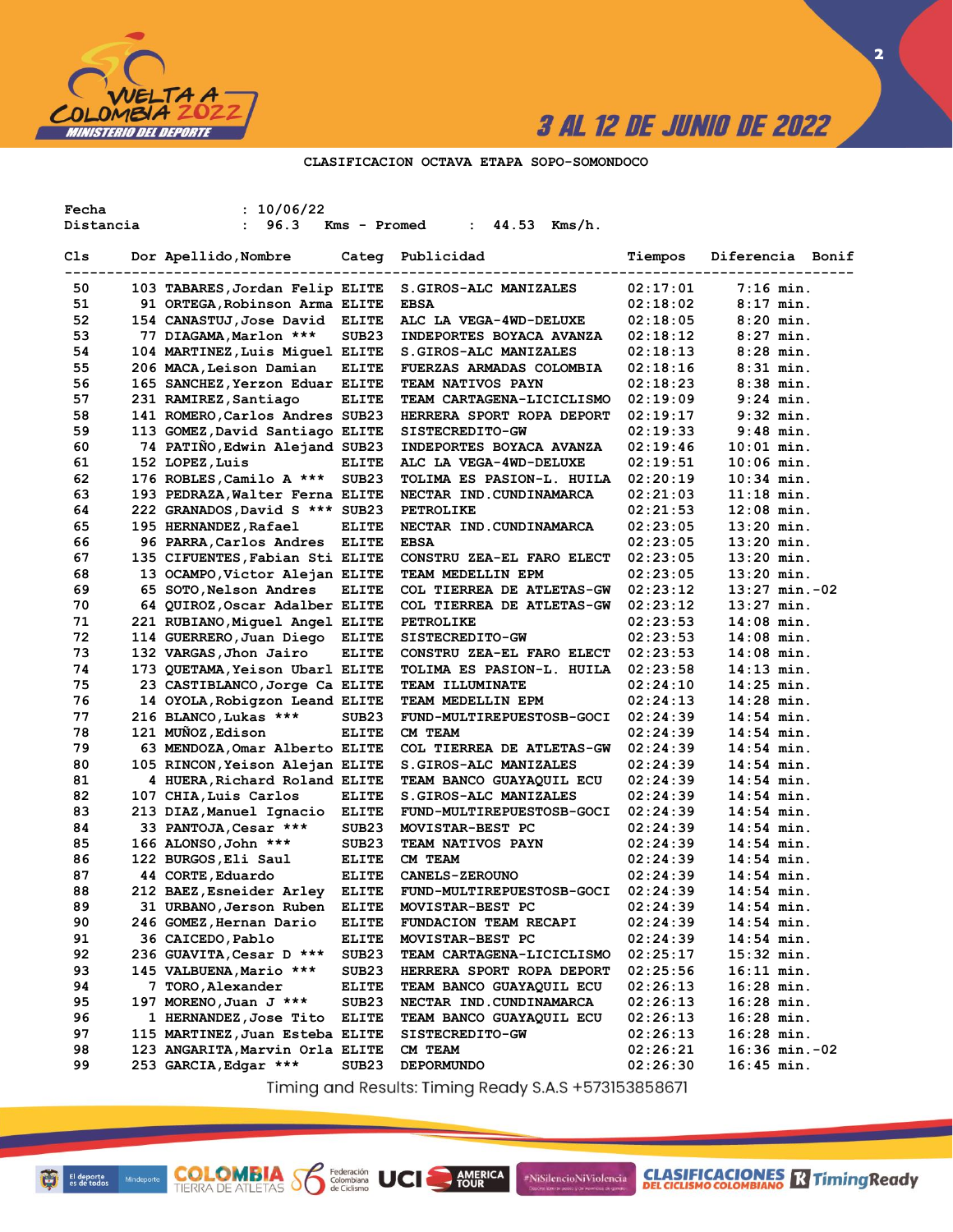

**3**

#### **CLASIFICACION OCTAVA ETAPA SOPO-SOMONDOCO**

**Fecha : 10/06/22 Distancia : 96.3 Kms - Promed : 44.53 Kms/h.**

| Cls | Dor Apellido, Nombre               | Categ | Publicidad                   | Tiempos  | Diferencia Bonif |
|-----|------------------------------------|-------|------------------------------|----------|------------------|
| 100 | 75 SOSSA, Juan P ***               | SUB23 | INDEPORTES BOYACA AVANZA     | 02:26:30 | $16:45$ min.     |
| 101 | 22 SARMIENTO, Johnatan F ELITE     |       | <b>TEAM ILLUMINATE</b>       | 02:26:55 | $17:10$ min.     |
| 102 | 232 POSSO, Eduardo J ***           | SUB23 | TEAM CARTAGENA-LICICLISMO    | 02:26:59 | $17:14$ min.     |
| 103 | 233 ARZUAGA, Julio Jose SUB23      |       | TEAM CARTAGENA-LICICLISMO    | 02:27:02 | $17:17$ min.     |
| 104 | 174 CEROUERA, William Ant ELITE    |       | TOLIMA ES PASION-L. HUILA    | 02:27:06 | $17:21$ min.     |
| 105 | 164 CUESTA, Steven Manuel ELITE    |       | TEAM NATIVOS PAYN            | 02:27:13 | $17:28$ min.-04  |
| 106 | 76 UMBA, Juan Alejandro SUB23      |       | INDEPORTES BOYACA AVANZA     | 02:27:25 | $17:40$ min.     |
| 107 | Fc 243 HERRERA, Stiven Alexa ELITE |       | <b>FUNDACION TEAM RECAPI</b> | 02:33:49 | $24:04$ min.     |

**Corredores clasificados : 107**

**CORREDORES RETIRADOS EN LA ETAPA**

**----------------------------------------------------------------------------------- -- 133 RODRIGUEZ,Wilmer Dar ELITE CONSTRU ZEA-EL FARO ELECT DNF**

**CORREDORES FUERA DE LIMITE**

**-----------------------------------------------------------------------------------**

 **243 HERRERA,Stiven Alexander**

**COLOMBIA**<br>TIERRA DE ATLETAS **SO** Equation

**CLASIFICACION SUB23 DE LA ETAPA**

| 1  |     | 72 FERNANDEZ, Oscar Hern SUB23  |                   | INDEPORTES BOYACA AVANZA           | 02:10:24 |              | seq. |
|----|-----|---------------------------------|-------------------|------------------------------------|----------|--------------|------|
| 2  |     | 215 CALLEJAS, Edinson *** SUB23 |                   | FUND-MULTIREPUESTOSB-GOCI          | 02:12:31 | $2:07$ min.  |      |
| 3  |     | 45 CADENA, Edgar ***            | SUB <sub>23</sub> | <b>CANELS-ZEROUNO</b>              | 02:14:50 | $4:26$ min.  |      |
| 4  |     | 73 URIAN, Jose M ***            | SUB23             | INDEPORTES BOYACA AVANZA           | 02:14:59 | $4:35$ min.  |      |
| 5  |     | 223 MUÑIZ, Jose R ***           | SUB <sub>23</sub> | <b>PETROLIKE</b>                   | 02:15:03 | $4:39$ min.  |      |
| 6  |     | 97 PIRA, Omar ***               | SUB <sub>23</sub> | <b>EBSA</b>                        | 02:15:03 | $4:39$ min.  |      |
| 7  |     | 67 RICO, Cristian David         | SUB <sub>23</sub> | COL TIERREA DE ATLETAS-GW          | 02:15:20 | $4:56$ min.  |      |
| 8  |     | 185 GONZALEZ, Jersson ***       | SUB23             | AMPRO-CERVEZAANDINA                | 02:16:26 | $6:02$ min.  |      |
| 9  | 77  | DIAGAMA, Marlon ***             | SUB <sub>23</sub> | INDEPORTES BOYACA AVANZA           | 02:18:12 | $7:48$ min.  |      |
| 10 |     | 141 ROMERO, Carlos Andres SUB23 |                   | HERRERA SPORT ROPA DEPORT          | 02:19:17 | $8:53$ min.  |      |
| 11 |     | 74 PATINO, Edwin Alejand SUB23  |                   | INDEPORTES BOYACA AVANZA           | 02:19:46 | $9:22$ min.  |      |
| 12 |     | 176 ROBLES, Camilo A ***        | SUB <sub>23</sub> | TOLIMA ES PASION-L. HUILA 02:20:19 |          | $9:55$ min.  |      |
| 13 |     | 222 GRANADOS, David S ***       | SUB23             | <b>PETROLIKE</b>                   | 02:21:53 | $11:29$ min. |      |
| 14 |     | 216 BLANCO, Lukas ***           | SUB <sub>23</sub> | FUND-MULTIREPUESTOSB-GOCI          | 02:24:39 | $14:15$ min. |      |
| 15 |     | 33 PANTOJA, Cesar ***           | SUB <sub>23</sub> | MOVISTAR-BEST PC                   | 02:24:39 | $14:15$ min. |      |
| 16 |     | 166 ALONSO, John ***            | SUB <sub>23</sub> | TEAM NATIVOS PAYN                  | 02:24:39 | $14:15$ min. |      |
| 17 |     | 236 GUAVITA, Cesar D ***        | SUB <sub>23</sub> | TEAM CARTAGENA-LICICLISMO          | 02:25:17 | $14:53$ min. |      |
| 18 |     | 145 VALBUENA, Mario ***         | SUB <sub>23</sub> | HERRERA SPORT ROPA DEPORT          | 02:25:56 | $15:32$ min. |      |
| 19 | 197 | MORENO, Juan $J$ ***            | SUB <sub>23</sub> | NECTAR IND.CUNDINAMARCA            | 02:26:13 | $15:49$ min. |      |
| 20 |     | 253 GARCIA, Edgar ***           | SUB <sub>23</sub> | <b>DEPORMUNDO</b>                  | 02:26:30 | $16:06$ min. |      |
| 21 |     | 75 SOSSA, Juan P ***            | SUB <sub>23</sub> | INDEPORTES BOYACA AVANZA           | 02:26:30 | $16:06$ min. |      |
| 22 |     | 232 POSSO, Eduardo J ***        | SUB <sub>23</sub> | TEAM CARTAGENA-LICICLISMO          | 02:26:59 | $16:35$ min. |      |
| 23 |     | 233 ARZUAGA, Julio Jose         | SUB <sub>23</sub> | TEAM CARTAGENA-LICICLISMO          | 02:27:02 | $16:38$ min. |      |
| 24 |     | 76 UMBA,Juan Alejandro          | SUB <sub>23</sub> | INDEPORTES BOYACA AVANZA           | 02:27:25 | $17:01$ min. |      |

Timing and Results: Timing Ready S.A.S +573153858671

**AMERICA**<br>TOUR

#NiSilencioNiViolencia

**CLASIFICACIONES** Timing Ready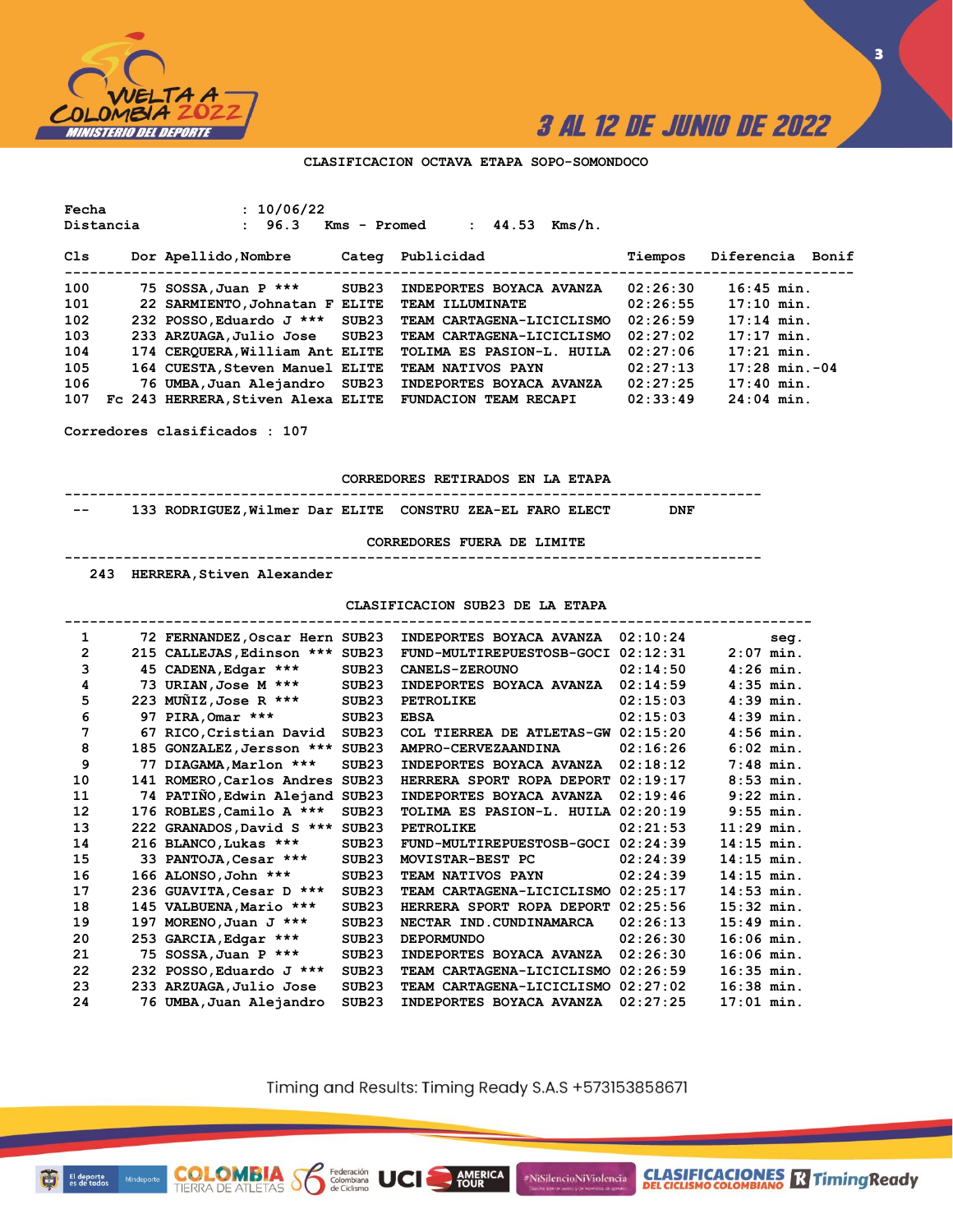

**CLASIFICACIONES R** Timing Ready

**4**

| 1            | TEAM MEDELLIN EPM 06:31:05                    |                      |       |  |
|--------------|-----------------------------------------------|----------------------|-------|--|
| $\mathbf{2}$ | $06:35:17$ a $4:12$<br><b>EPM-SCOTT</b>       |                      |       |  |
| 3            | ORGULLO PAISA-ANTIOQUIA 06:35:51 a 4:46       |                      |       |  |
| 4            | $S.GIROS-ALC$ MANIZALES $06:36:35$ a $5:30$   |                      |       |  |
| 5.           | TEAM BANCO GUAYAQUIL ECU 06:37:07 a 6:02      |                      |       |  |
| 6.           | COL TIERREA DE ATLETAS-GW $06:37:14$ a $6:09$ |                      |       |  |
| 7            | FUND-MULTIREPUESTOSB-GOCI 06:40:01 a 8:56     |                      |       |  |
| 8            | $06:41:45$ a $10:40$<br>EBSA                  |                      |       |  |
| 9            | $SISTECREDITO-GW$ 06:42:11 a 11:06            |                      |       |  |
| 10           | INDEPORTES BOYACA AVANZA 06:43:35 a 12:30     |                      |       |  |
| 11           | NECTAR IND.CUNDINAMARCA 06:45:16 a 14:11      |                      |       |  |
| 12           | CANELS-ZEROUNO 06:50:57 a 19:52               |                      |       |  |
| 13           | ALC LA VEGA-4WD-DELUXE 06:54:27 a 23:22       |                      |       |  |
| 14           | <b>TEAM NATIVOS PAYN</b> 06:55:48 a 24:43     |                      |       |  |
| 15           | MOVISTAR-BEST PC 07:00:13 a 29:08             |                      |       |  |
| 16           | $07:00:49$ a 29:44<br><b>PETROLIKE</b>        |                      |       |  |
| 17           | TEAM ILLUMINATE 07:04:50 a 33:45              |                      |       |  |
| 18           | TOLIMA ES PASION-L. HUILA 07:11:23 a          |                      | 40:18 |  |
| 19           | TEAM CARTAGENA-LICICLISMO 07:11:25 a 40:20    |                      |       |  |
| 20.          | CM TEAM                                       | $07:15:39$ a $44:34$ |       |  |
|              |                                               |                      |       |  |
|              |                                               |                      |       |  |

#### **CLASIFICACIÓN POR EQUIPOS DE LA ETAPA**

**PASOS DE LA MONTAÑA**

 **Paso de Montaña 3ª : Alto Del Sisga**

|  | 32 MONTENEGRO Santiago  | <b>MOVISTAR-BEST PC</b>  | 4 pts |
|--|-------------------------|--------------------------|-------|
|  | 191 SIERRA Yecid Arturo | NECTAR IND.CUNDIN        | 3 pts |
|  | 102 MORENO Salvador     | S.GIROS-ALC MANIZ        | 2 pts |
|  | 213 DIAZ Manuel Ignacio | <b>FUND-MULTIREPUEST</b> | 1 pts |

**-----------------------------------------------------------------------**

### **Paso de Montaña 3ª : Alto De La Cachuca**

**COLOMBIA**<br>TIERRA DE ATLETAS **Solombiana** 

El deporte<br>es de todos

|  | 32 MONTENEGRO Santiago | MOVISTAR-BEST PC 4 pts  |       |  |
|--|------------------------|-------------------------|-------|--|
|  | 16 REYES Aldemar       | TEAM MEDELLIN EPM       | 3 pts |  |
|  | 12 DUARTE Fabio Andres | TEAM MEDELLIN EPM 2 pts |       |  |
|  | 61 PEÑA Wilson Estiben | COL TIERREA DE AT       | 1 pts |  |

 **Paso de Montaña 2ª : Somondoco**

| 16 REYES Aldemar        | TEAM MEDELLIN EPM | 5 pts |
|-------------------------|-------------------|-------|
|                         |                   |       |
| 12 DUARTE Fabio Andres  | TEAM MEDELLIN EPM | 4 pts |
| 81 GIL Angel Alexander  | ORGULLO PAISA-ANT | 3 pts |
| 72 FERNANDEZ Oscar Hern | INDEPORTES BOYACA | 2 pts |
| 2 CHALAPUD Robinson Ed  | TEAM BANCO GUAYAQ | 1 pts |

Timing and Results: Timing Ready S.A.S +573153858671

AMERICA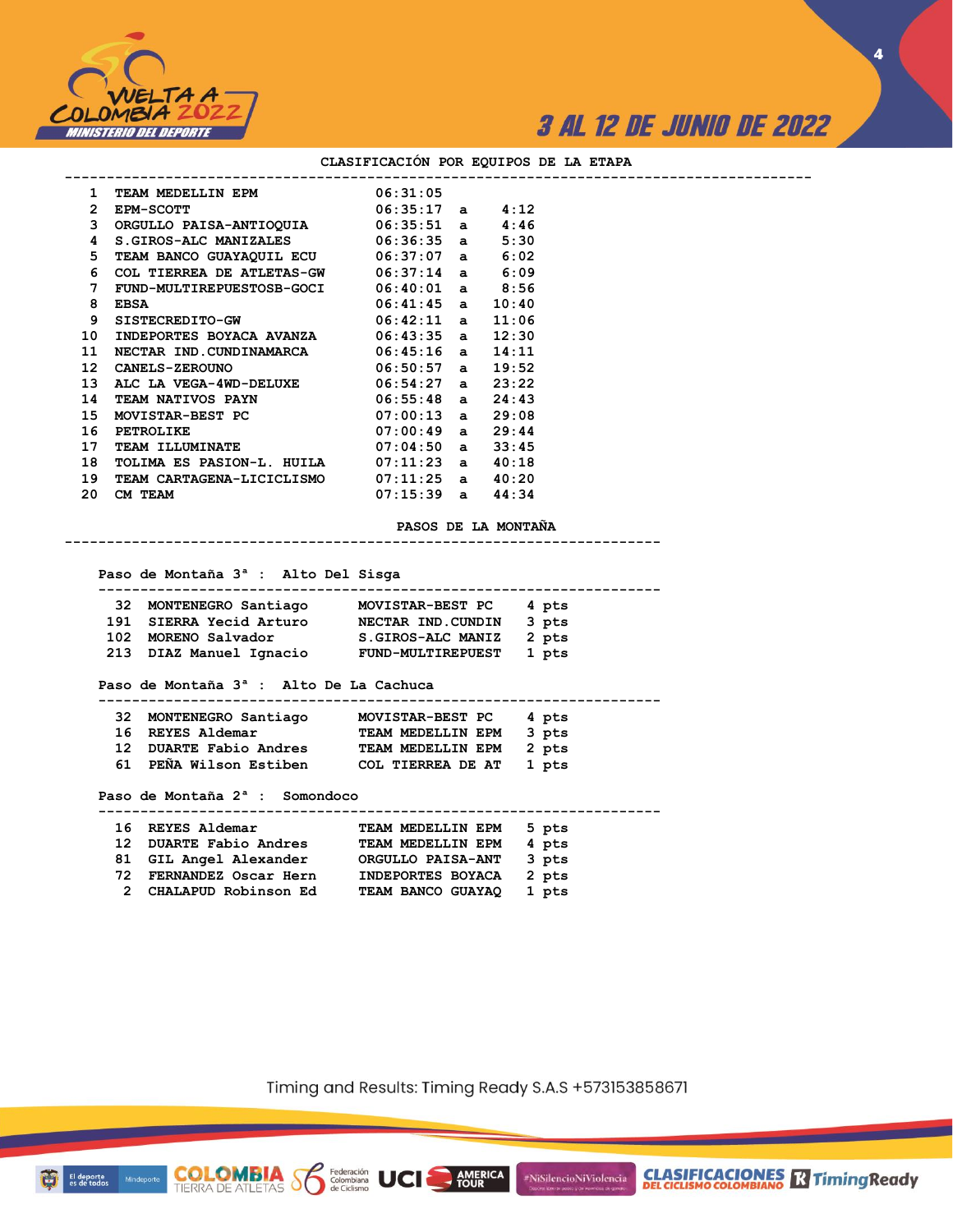

**5**

### **PASOS DE LAS METAS VOLANTES**

#### **-----------------------------------------------------------------------**

#### **Meta Volante de : Gachancipa**

| 223 MUÑIZ Jose R ***     | <b>PETROLIKE</b>        | 3 pts |
|--------------------------|-------------------------|-------|
| 65 SOTO Nelson Andres    | COL TIERREA DE AT 2 pts |       |
| 164 CUESTA Steven Manuel | TEAM NATIVOS PAYN 1 pts |       |
|                          |                         |       |

### **Meta Volante de : Puente Cruce Sesquile**

**COLOMBIA**<br>TIERRA DE ATLETAS **S** Se Ciclismo

| 164 CUESTA Steven Manuel | TEAM NATIVOS PAYN 3 pts |       |
|--------------------------|-------------------------|-------|
| 123 ANGARITA Marvin Orla | CM TEAM                 | 2 pts |
| 72 FERNANDEZ Oscar Hern  | INDEPORTES BOYACA 1 pts |       |

### **CLASIFICACION POR PUNTOS DE LA ETAPA**

| 1               | 16                    | REYES, Aldemar ELITE                       |       | TEAM MEDELLIN EPM                                   | 15 Pts |
|-----------------|-----------------------|--------------------------------------------|-------|-----------------------------------------------------|--------|
| 2               | 12                    | DUARTE, Fabio Andres ELITE                 |       | TEAM MEDELLIN EPM                                   | 12 Pts |
| 3               | 81                    | GIL, Angel Alexander ELITE                 |       | ORGULLO PAISA-ANTIOQUIA                             | 10 Pts |
| 4               | 72                    | FERNANDEZ, Oscar Hern SUB23                |       | INDEPORTES BOYACA AVANZA                            | 9 Pts  |
| 5               | $\mathbf{2}^{\prime}$ | CHALAPUD, Robinson Ed ELITE                |       | TEAM BANCO GUAYAQUIL ECU                            | 7 Pts  |
| 6               | 32                    | MONTENEGRO, Santiago ELITE                 |       | MOVISTAR-BEST PC                                    | 6 Pts  |
| 7               | 85                    | SUESCA, Marco Tulio ELITE                  |       | ORGULLO PAISA-ANTIOQUIA                             | 5 Pts  |
| 8               | 61                    | PENA, Wilson Estiben ELITE                 |       | COL TIERREA DE ATLETAS-GW                           | 4 Pts  |
| 9               | 164                   | CUESTA, Steven Manuel ELITE                |       | <b>TEAM NATIVOS PAYN</b>                            | 4 Pts  |
| 10              | 41                    | PARRA, Heiner Rodrigo ELITE CANELS-ZEROUNO |       |                                                     | 3 Pts  |
| 11              | 223                   | $M\tilde{M}$ IZ,Jose R ***                 | SUB23 | <b>PETROLIKE</b>                                    | 3 Pts  |
| 12 <sup>2</sup> | 106                   | SUAZA, Bernando Albei ELITE                |       | <b>S.GIROS-ALC MANIZALES</b>                        | 2 Pts  |
| 13              | 65                    |                                            |       | SOTO, Nelson Andres ELITE COL TIERREA DE ATLETAS-GW | 2 Pts  |
| 14              | 123                   | ANGARITA, Marvin Orla ELITE CM TEAM        |       |                                                     | 2 Pts  |

Timing and Results: Timing Ready S.A.S +573153858671

AMERICA

#NiSilencioNiViolencia



Minde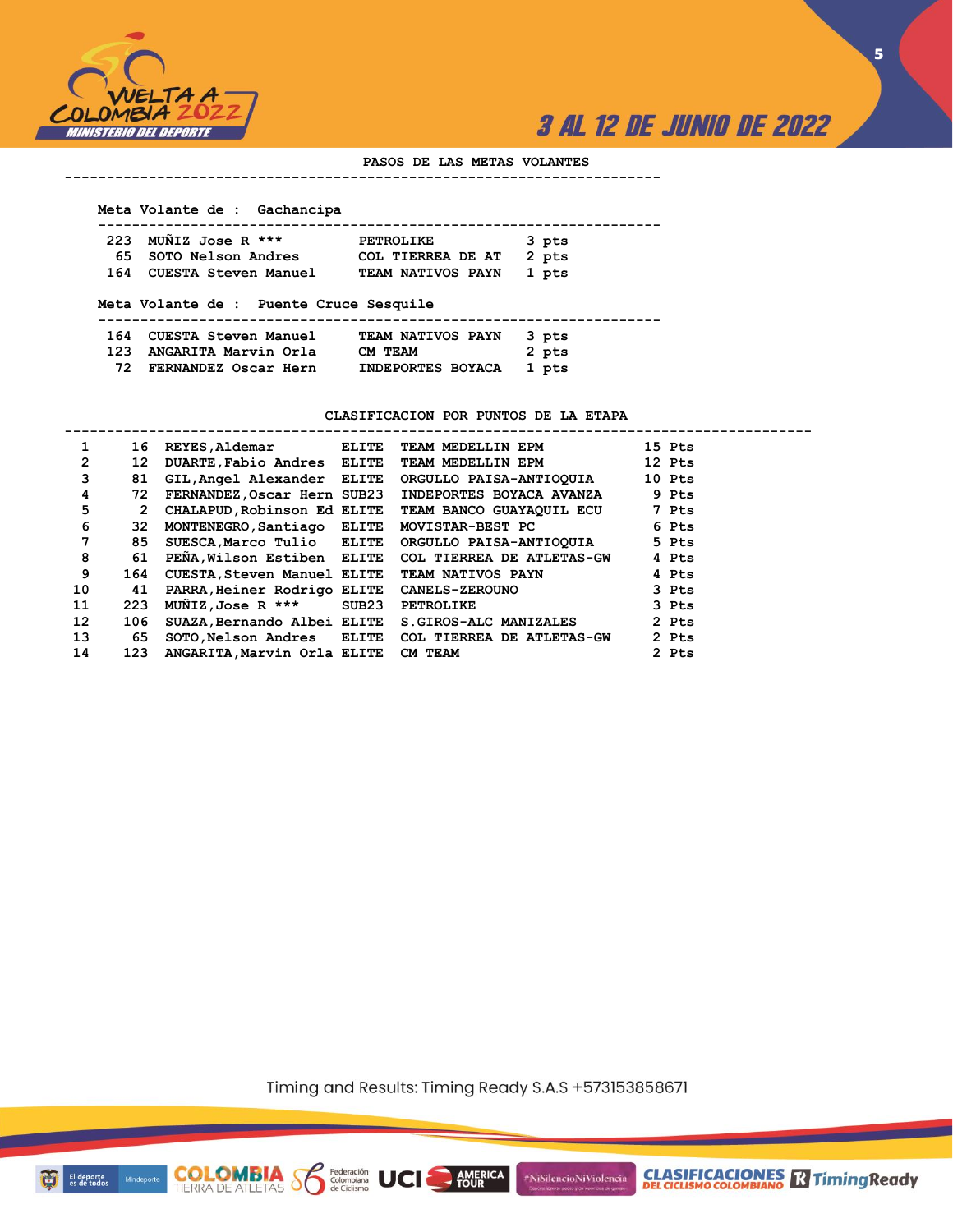

**CLASIFICACIONES** TimingReady

**6**

### **CLASIFICACION GENERAL**

**DESPUES DE LA OCTAVA ETAPA SOPO-SOMONDOCO**

| Fecha   |              | : 10/06/22                                                  |                   |                                               |                                    |            |
|---------|--------------|-------------------------------------------------------------|-------------------|-----------------------------------------------|------------------------------------|------------|
|         |              | Distancia acumulada : 1203.8 Kms - Promed : 40.36 Kms/hora. |                   |                                               |                                    |            |
| Cls     | Dor          | Apellido, Nombre                                            | Categ             | Publicidad                                    | Tiempos                            | Diferencia |
|         |              |                                                             |                   |                                               |                                    |            |
| 1.-     | 12           | DUARTE, Fabio Andres                                        | <b>ELITE</b>      | TEAM MEDELLIN EPM                             | 30:09:55-000                       |            |
| $2 -$   | 56           | BOHORQUEZ, Hernando                                         | <b>ELITE</b>      | <b>EPM-SCOTT</b>                              | $30:10:54-000$ a                   | 59         |
| $3 -$   | 106          | SUAZA, Bernando Albeiro ELITE                               |                   | S. GIROS-ALC MANIZALES                        | $30:12:49-000$ a                   | 2:54       |
| $4. -$  | 116          | CARDONA, Julian                                             | <b>ELITE</b>      | SISTECREDITO-GW                               | $30:12:54-000$ a                   | 2:59       |
| $5. -$  | 85           | SUESCA, Marco Tulio                                         | <b>ELITE</b>      | ORGULLO PAISA-ANTIOQUIA                       | 30:13:10-000 a                     | 3:15       |
| $6. -$  | 81           | GIL, Angel Alexander                                        | <b>ELITE</b>      | ORGULLO PAISA-ANTIOQUIA                       | 30:13:42-000 a                     | 3:47       |
| $7 -$   | 67           | RICO, Cristian David                                        | SUB <sub>23</sub> | COL TIERREA DE ATLETAS-GW                     | 30:14:06-000 a                     | 4:11       |
| $8 -$   | 94           | ACOSTA, Ruben Dario                                         | <b>ELITE</b>      | <b>EBSA</b>                                   | $30:15:05-000$ a                   | 5:10       |
| $9 -$   | 61           | PEÑA, Wilson Estiben                                        | <b>ELITE</b>      | COL TIERREA DE ATLETAS-GW                     | 30:15:20-000 a                     | 5:25       |
| $10. -$ | $\mathbf{2}$ | CHALAPUD, Robinson Edua ELITE                               |                   | TEAM BANCO GUAYAQUIL ECU                      | 30:15:24-000 a                     | 5:29       |
| $11. -$ | 41           | PARRA, Heiner Rodrigo                                       | <b>ELITE</b>      | <b>CANELS-ZEROUNO</b>                         | 30:15:52-000 a                     | 5:57       |
| $12. -$ | 66           | PINEDA, Rafael Stive                                        | <b>ELITE</b>      | COL TIERREA DE ATLETAS-GW                     | 30:17:52-000 a                     | 7:57       |
| $13 -$  | 191          | SIERRA, Yecid Arturo                                        | <b>ELITE</b>      | NECTAR IND. CUNDINAMARCA                      | 30:18:43-000 a                     | 8:48       |
| $14. -$ | 32           | MONTENEGRO, Santiago                                        | <b>ELITE</b>      | MOVISTAR-BEST PC                              | 30:18:52-000 a                     | 8:57       |
| $15. -$ | 16           | REYES, Aldemar                                              | <b>ELITE</b>      | TEAM MEDELLIN EPM                             | 30:19:23-000 a                     | 9:28       |
| $16. -$ | 111          | AGUIRRE, Hernan Ricardo ELITE                               |                   | SISTECREDITO-GW                               | 30:20:01-000 a                     | 10:06      |
| $17. -$ | 52           | CONTRERAS, Rodrigo                                          | <b>ELITE</b>      | <b>EPM-SCOTT</b>                              | $30:20:32-000$ a                   | 10:37      |
| $18. -$ | 45           | CADENA, Edgar ***                                           | SUB <sub>23</sub> | <b>CANELS-ZEROUNO</b>                         | $30:21:03-000$ a                   | 11:08      |
| $19. -$ | 161          | BOBADILLA, Duban Camilo ELITE                               |                   | TEAM NATIVOS PAYN                             | 30:21:36-000 a                     | 11:41      |
| $20 -$  | 84           | OSORIO, Juan Felipe                                         | <b>ELITE</b>      | ORGULLO PAISA-ANTIOQUIA                       | 30:23:44-000 a                     | 13:49      |
| $21 -$  | 101          | CHAPARRO, Didier Alonso ELITE                               |                   | S.GIROS-ALC MANIZALES                         | 30:23:52-000 a                     | 13:57      |
| $22 -$  | 11           | SEVILLA, Oscar Miguel                                       | <b>ELITE</b>      | TEAM MEDELLIN EPM                             | 30:24:12-000 a                     | 14:17      |
| $23 -$  | 112          | BUSTAMANTE, Adrian Cami ELITE                               |                   | SISTECREDITO-GW                               | 30:24:56-000 a                     | 15:01      |
| $24. -$ | 215          | CALLEJAS, Edinson ***                                       | SUB <sub>23</sub> | FUND-MULTIREPUESTOSB-GOCI                     | 30:25:09-000 a                     | 15:14      |
| $25. -$ | 62           | ATAPUMA, Jhon Darwin                                        | <b>ELITE</b>      | COL TIERREA DE ATLETAS-GW                     | 30:26:15-000 a                     | 16:20      |
| $26. -$ | 53           | MUÑOZ, Cristian Camilo                                      | <b>ELITE</b>      | <b>EPM-SCOTT</b>                              | 30:26:22-000 a                     | 16:27      |
| $27. -$ | 5            | GUTIERREZ, Carlos Alber ELITE                               |                   | TEAM BANCO GUAYAQUIL ECU                      | 30:27:05-000 a                     | 17:10      |
| $28. -$ | 57           | RODRIGUEZ, John Anderso ELITE                               |                   | <b>EPM-SCOTT</b>                              | 30:28:53-000 a                     | 18:58      |
| $29. -$ | 72           | FERNANDEZ, Oscar Hernan SUB23                               |                   | INDEPORTES BOYACA AVANZA                      | 30:30:05-000 a                     | 20:10      |
| $30 -$  | 156          | <b>JULAJUJ, Elex Rony</b>                                   | <b>ELITE</b>      | ALC LA VEGA-4WD-DELUXE                        | 30:31:44-000 a                     | 21:49      |
| $31 -$  | 176          | ROBLES, Camilo A ***                                        | SUB <sub>23</sub> | TOLIMA ES PASION-L. HUILA                     | $30:35:39-000$ a                   | 25:44      |
| $32 -$  | 14           | OYOLA, Robigzon Leandro ELITE                               |                   | TEAM MEDELLIN EPM                             | $30:37:42-000$ a                   | 27:47      |
| $33 -$  | 21           | TORRES, Rodolfo Andres                                      | <b>ELITE</b>      | TEAM ILLUMINATE                               | 30:37:56-000 a                     | 28:01      |
| $34. -$ | 17           | <b>JAMAICA, Javier Ernesto ELITE</b>                        |                   | TEAM MEDELLIN EPM                             | 30:38:45-000 a                     | 28:50      |
| $35. -$ | 223          | MUNIZ, Jose R ***                                           | SUB <sub>23</sub> | <b>PETROLIKE</b>                              | 30:39:36-000 a                     | 29:41      |
| $36. -$ | 211          | PAREDES, Cesar Nicolas                                      | <b>ELITE</b>      | FUND-MULTIREPUESTOSB-GOCI                     | $30:40:24-000$ a                   | 30:29      |
| $37. -$ | 6            | <b>QUINTEROS, Alexis Benja ELITE</b>                        |                   | TEAM BANCO GUAYAQUIL ECU                      | 30:40:54-000 a                     | 30:59      |
| $38 -$  | 114          | GUERRERO, Juan Diego                                        | <b>ELITE</b>      | SISTECREDITO-GW                               | $30:41:53-000$ a                   | 31:58      |
| 39.-    | 212          | BAEZ, Esneider Arley                                        | <b>ELITE</b>      | FUND-MULTIREPUESTOSB-GOCI                     | 30:43:47-000 a                     | 33:52      |
| 40.-    | 214          | PEREZ, Wilmar Jahir                                         | <b>ELITE</b>      | FUND-MULTIREPUESTOSB-GOCI                     | 30:44:06-000 a                     | 34:11      |
|         |              | SANCHEZ, Brayan Stiven                                      |                   |                                               |                                    | 34:51      |
| 41.-    | 15           | DIAGAMA, Marlon ***                                         | <b>ELITE</b>      | TEAM MEDELLIN EPM<br>INDEPORTES BOYACA AVANZA | 30:44:46-000 a<br>$30:47:05-000$ a | 37:10      |
| $42 -$  | 77           |                                                             | SUB <sub>23</sub> |                                               |                                    |            |
| $43 -$  | 91           | ORTEGA, Robinson Armand ELITE                               |                   | <b>EBSA</b>                                   | 30:48:12-000 a                     | 38:17      |
| 44.-    | 206          | MACA, Leison Damian                                         | <b>ELITE</b>      | FUERZAS ARMADAS COLOMBIA                      | $30:48:41-000$ a                   | 38:46      |
| 45.-    | 31           | URBANO, Jerson Ruben                                        | <b>ELITE</b>      | MOVISTAR-BEST PC                              | $30:49:11-000$ a                   | 39:16      |
| $46. -$ | 121          | MUÑOZ, Edison                                               | <b>ELITE</b>      | <b>CM TEAM</b>                                | 30:52:40-000 a                     | 42:45      |
| $47. -$ | 113          | GOMEZ, David Santiago                                       | <b>ELITE</b>      | SISTECREDITO-GW                               | $30:52:55-000$ a                   | 43:00      |
| $48. -$ | 122          | BURGOS, Eli Saul                                            | <b>ELITE</b>      | CM TEAM                                       | 30:54:05-000 a                     | 44:10      |
| $49. -$ | 95           | EUGENIO, Yonathan Migue ELITE                               |                   | <b>EBSA</b>                                   | $30:54:26-000$ a                   | 44:31      |
| $50. -$ | 73           | URIAN, Jose M ***                                           | SUB <sub>23</sub> | INDEPORTES BOYACA AVANZA                      | 30:55:53-000 a                     | 45:58      |

Timing and Results: Timing Ready S.A.S +573153858671

AMERICA

#NiSilencioNiViolencia

**COLOMBIA SP** 

Federación<br>Colombiana<br>de Ciclismo

UCI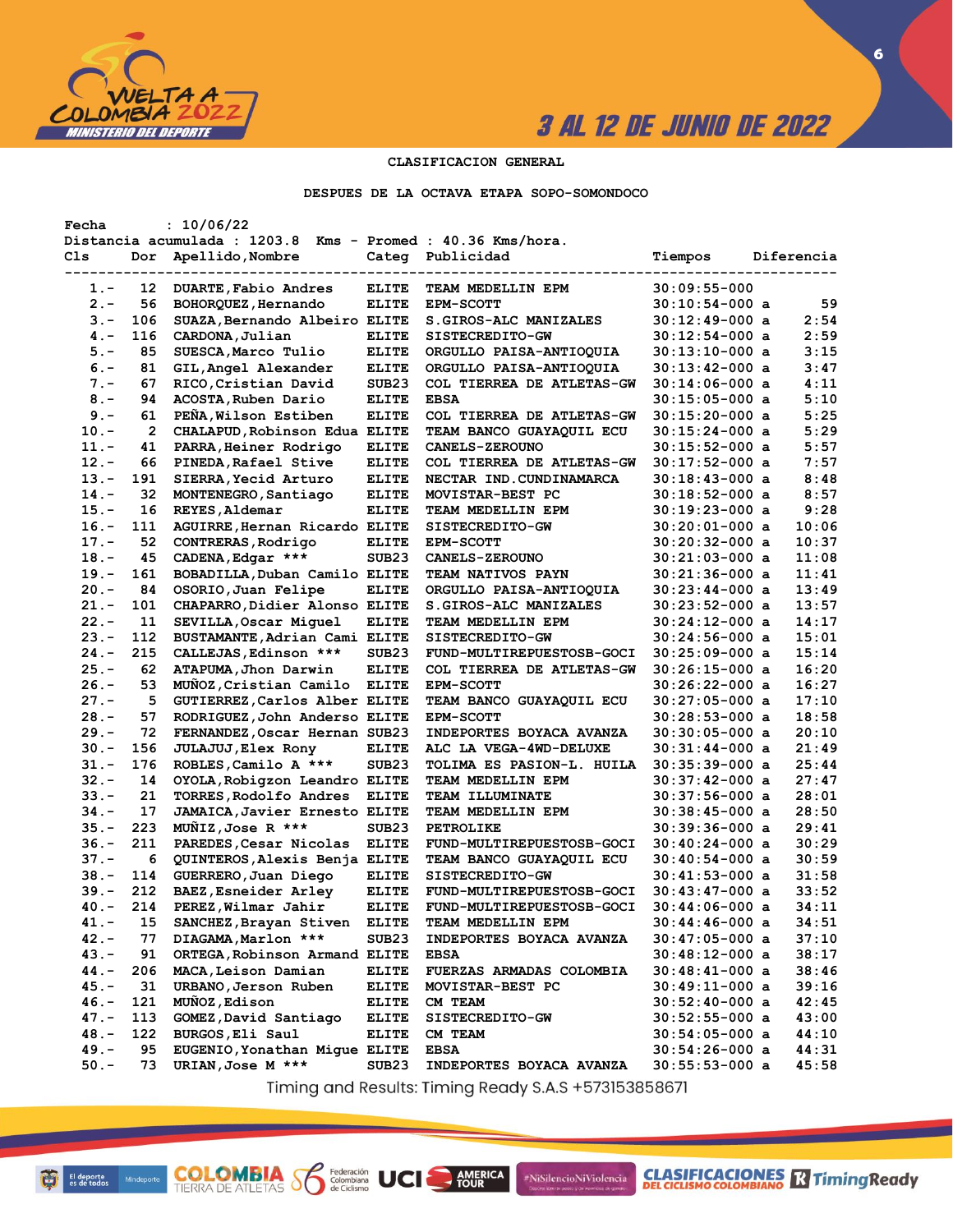

**7**

### **CLASIFICACION GENERAL**

**DESPUES DE LA OCTAVA ETAPA SOPO-SOMONDOCO**

| Fecha    |     | : 10/06/22                                                  |                   |                                  |                            |
|----------|-----|-------------------------------------------------------------|-------------------|----------------------------------|----------------------------|
|          |     | Distancia acumulada : 1203.8 Kms - Promed : 40.36 Kms/hora. |                   |                                  |                            |
| Cls      | Dor | Apellido, Nombre                                            |                   | Categ Publicidad                 | Tiempos<br>Diferencia      |
|          |     |                                                             |                   |                                  |                            |
| 51.-     | 154 | CANASTUJ, Jose David                                        | <b>ELITE</b>      | ALC LA VEGA-4WD-DELUXE           | $30:56:46-000$ a<br>46:51  |
| $52 -$   | 192 | GARZON, Marlon David                                        | <b>ELITE</b>      | NECTAR IND. CUNDINAMARCA         | 50:11<br>$31:00:06-000$ a  |
| $53 -$   | 196 | FORERO, Juan Sebastian                                      | <b>ELITE</b>      | NECTAR IND. CUNDINAMARCA         | 50:20<br>$31:00:15-000$ a  |
| $54. -$  | 102 | MORENO, Salvador                                            | <b>ELITE</b>      | S.GIROS-ALC MANIZALES            | 50:51<br>31:00:46-000 a    |
| $55. -$  | 13  | OCAMPO, Victor Alejandr ELITE                               |                   | <b>TEAM MEDELLIN EPM</b>         | 50:53<br>31:00:48-000 a    |
| $56. -$  | 1   | HERNANDEZ, Jose Tito                                        | <b>ELITE</b>      | <b>TEAM BANCO GUAYAQUIL ECU</b>  | 51:03<br>31:00:58-000 a    |
| $57. -$  | 115 | MARTINEZ, Juan Esteban                                      | <b>ELITE</b>      | <b>SISTECREDITO-GW</b>           | 51:07<br>$31:01:02-000$ a  |
| $58. -$  | 63  | MENDOZA, Omar Alberto                                       | <b>ELITE</b>      | COL TIERREA DE ATLETAS-GW        | 53:35<br>$31:03:30-000$ a  |
| 59.-     | 97  | PIRA, Omar ***                                              | SUB <sub>23</sub> | <b>EBSA</b>                      | 53:47<br>$31:03:42-000$ a  |
| $60 -$   | з   | HARO, Steven Wilson                                         | <b>ELITE</b>      | TEAM BANCO GUAYAQUIL ECU         | 54:23<br>31:04:18-000 a    |
|          |     |                                                             |                   |                                  | 56:30                      |
| $61. -$  | 55  | CHAVES, German Enrique                                      | <b>ELITE</b>      | <b>EPM-SCOTT</b>                 | 31:06:25-000 a             |
| $62 -$   | 236 | GUAVITA, Cesar D ***                                        | SUB <sub>23</sub> | TEAM CARTAGENA-LICICLISMO        | 58:01<br>$31:07:56-000$ a  |
| $63 -$   | 74  | PATIÑO, Edwin Alejandro SUB23                               |                   | INDEPORTES BOYACA AVANZA         | 59:11<br>31:09:06-000 a    |
| $64. -$  | 173 | QUETAMA, Yeison Ubarley ELITE                               |                   | <b>TOLIMA ES PASION-L. HUILA</b> | 59:50<br>31:09:45-000 a    |
| $65. -$  | 64  | QUIROZ, Oscar Adalberto ELITE                               |                   | COL TIERREA DE ATLETAS-GW        | 31:11:12-000 a 1:01:17     |
| $66. -$  | 152 | LOPEZ, Luis                                                 | <b>ELITE</b>      | ALC LA VEGA-4WD-DELUXE           | $31:11:24-000$ a $1:01:29$ |
| $67. -$  | 231 | RAMIREZ, Santiago                                           | <b>ELITE</b>      | TEAM CARTAGENA-LICICLISMO        | $31:12:34-000$ a $1:02:39$ |
| $68 -$   | 33  | PANTOJA, Cesar ***                                          | SUB <sub>23</sub> | MOVISTAR-BEST PC                 | 31:12:47-000 a 1:02:52     |
| $69. -$  | 51  | SUAREZ, Juan Pablo                                          | <b>ELITE</b>      | <b>EPM-SCOTT</b>                 | $31:13:01-000$ a $1:03:06$ |
| $70. -$  | 92  | CHAPARRO, Yeison Andres ELITE                               |                   | <b>EBSA</b>                      | 31:13:13-000 a 1:03:18     |
| $71. -$  | 75  | SOSSA, Juan P ***                                           | SUB <sub>23</sub> | INDEPORTES BOYACA AVANZA         | $31:16:08-000$ a $1:06:13$ |
| $72 -$   | 141 | ROMERO, Carlos Andres                                       | SUB <sub>23</sub> | HERRERA SPORT ROPA DEPORT        | $31:16:42-000$ a $1:06:47$ |
| $73. -$  | 222 | GRANADOS, David S ***                                       | SUB <sub>23</sub> | PETROLIKE                        | 31:20:17-000 a 1:10:22     |
| $74. -$  | 44  | CORTE, Eduardo                                              | <b>ELITE</b>      | <b>CANELS-ZEROUNO</b>            | $31:20:41-000$ a $1:10:46$ |
| $75. -$  | 103 | TABARES, Jordan Felipe                                      | <b>ELITE</b>      | S.GIROS-ALC MANIZALES            | 31:21:49-000 a 1:11:54     |
| $76. -$  | 7   | TORO, Alexander                                             | <b>ELITE</b>      | TEAM BANCO GUAYAQUIL ECU         | 31:24:20-000 a 1:14:25     |
| $77. -$  | 193 | PEDRAZA, Walter Fernand ELITE                               |                   | NECTAR IND. CUNDINAMARCA         | $31:25:33-000$ a $1:15:38$ |
| $78. -$  | 4   | HUERA, Richard Rolando                                      | <b>ELITE</b>      | TEAM BANCO GUAYAQUIL ECU         | 31:27:01-000 a 1:17:06     |
| $79. -$  | 221 | RUBIANO, Miguel Angel                                       | <b>ELITE</b>      | <b>PETROLIKE</b>                 | $31:27:46-000$ a $1:17:51$ |
| $80. -$  | 105 | RINCON, Yeison Alejandr ELITE                               |                   | S.GIROS-ALC MANIZALES            | $31:35:09-000$ a $1:25:14$ |
| $81. -$  | 96  | PARRA, Carlos Andres                                        | <b>ELITE</b>      | <b>EBSA</b>                      | 31:36:16-000 a 1:26:21     |
| $82 -$   | 54  |                                                             |                   |                                  |                            |
|          |     | OCHOA, Diego Antonio                                        | <b>ELITE</b>      | <b>EPM-SCOTT</b>                 | $31:40:34-000$ a $1:30:39$ |
| $83 -$   | 23  | CASTIBLANCO, Jorge Cami ELITE                               |                   | <b>TEAM ILLUMINATE</b>           | 31:41:57-000 a 1:32:02     |
| $84. -$  | 104 | MARTINEZ, Luis Miguel                                       | <b>ELITE</b>      | <b>S.GIROS-ALC MANIZALES</b>     | 31:44:30-000 a 1:34:35     |
| $85. -$  | 195 | <b>HERNANDEZ, Rafael</b>                                    | <b>ELITE</b>      | NECTAR IND. CUNDINAMARCA         | 31:45:53-000 a 1:35:58     |
| $86. -$  | 166 | ALONSO, John ***                                            | SUB <sub>23</sub> | <b>TEAM NATIVOS PAYN</b>         | $31:47:35-000$ a $1:37:40$ |
| $87. -$  | 65  | SOTO, Nelson Andres                                         | <b>ELITE</b>      | COL TIERREA DE ATLETAS-GW        | $31:53:25-000$ a $1:43:30$ |
| $88. -$  | 132 | VARGAS, Jhon Jairo                                          | <b>ELITE</b>      | CONSTRU ZEA-EL FARO ELECT        | 31:53:43-000 a 1:43:48     |
| $89. -$  | 213 | DIAZ, Manuel Ignacio                                        | <b>ELITE</b>      | FUND-MULTIREPUESTOSB-GOCI        | 31:57:49-000 a 1:47:54     |
| $90 -$   | 165 | SANCHEZ, Yerzon Eduardo ELITE                               |                   | <b>TEAM NATIVOS PAYN</b>         | 32:03:17-000 a 1:53:22     |
| $91. -$  | 36  | CAICEDO, Pablo                                              | <b>ELITE</b>      | MOVISTAR-BEST PC                 | 32:09:37-000 a 1:59:42     |
| $92 -$   | 185 | GONZALEZ, Jersson ***                                       | SUB <sub>23</sub> | AMPRO-CERVEZAANDINA              | $32:15:46-000$ a $2:05:51$ |
| $93 -$   | 123 | ANGARITA, Marvin Orland ELITE                               |                   | CM TEAM                          | $32:16:08-000$ a $2:06:13$ |
| 94.-     | 22  | SARMIENTO, Johnatan Fer ELITE                               |                   | <b>TEAM ILLUMINATE</b>           | $32:23:56-000$ a $2:14:01$ |
| $95. -$  | 216 | BLANCO, Lukas ***                                           | SUB23             | FUND-MULTIREPUESTOSB-GOCI        | $32:24:37-000$ a $2:14:42$ |
| $96. -$  | 174 | CERQUERA, William Anton ELITE                               |                   | TOLIMA ES PASION-L. HUILA        | $32:32:25-000$ a $2:22:30$ |
| $97. -$  | 145 | VALBUENA, Mario ***                                         | SUB23             | HERRERA SPORT ROPA DEPORT        | $32:33:41-000$ a $2:23:46$ |
| $98. -$  | 246 | GOMEZ, Hernan Dario                                         | <b>ELITE</b>      | FUNDACION TEAM RECAPI            | $32:38:06-000$ a $2:28:11$ |
| $99. -$  | 232 | POSSO, Eduardo J ***                                        | SUB <sub>23</sub> | TEAM CARTAGENA-LICICLISMO        | $32:41:29-000$ a $2:31:34$ |
| $100. -$ | 197 | MORENO, Juan J ***                                          | SUB23             | NECTAR IND. CUNDINAMARCA         | $32:41:39-000$ a $2:31:44$ |
|          |     |                                                             |                   |                                  |                            |

Timing and Results: Timing Ready S.A.S +573153858671

AMERICA

#NiSilencioNiViolencia

**COLOMBIA SP** 

Federación<br>Colombiana<br>de Ciclismo

UCI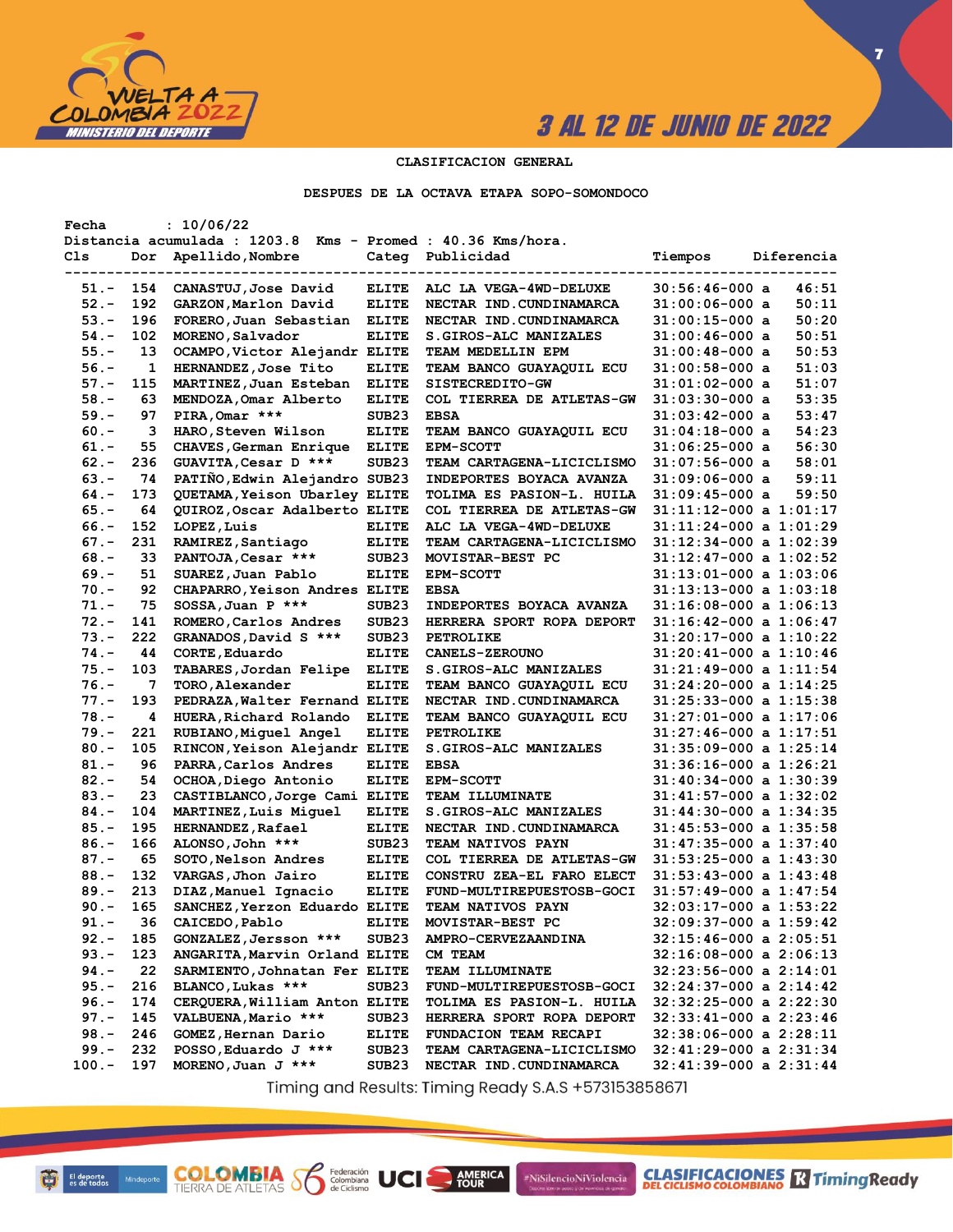

**8**

### **CLASIFICACION GENERAL**

**DESPUES DE LA OCTAVA ETAPA SOPO-SOMONDOCO**

| Fecha                | : 10/06/22<br>Distancia acumulada : 1203.8 Kms - Promed : 40.36 Kms/hora.                                                                                                                      |                                                         |                                                                                                                                                        |                                                                                                                                                                                  |            |
|----------------------|------------------------------------------------------------------------------------------------------------------------------------------------------------------------------------------------|---------------------------------------------------------|--------------------------------------------------------------------------------------------------------------------------------------------------------|----------------------------------------------------------------------------------------------------------------------------------------------------------------------------------|------------|
| Cls                  | Dor Apellido, Nombre                                                                                                                                                                           |                                                         | Categ Publicidad                                                                                                                                       | Tiempos                                                                                                                                                                          | Diferencia |
| 105.-<br>$106. - 76$ | $101. - 253$ GARCIA, Edgar ***<br>102.- 135 CIFUENTES, Fabian Stive ELITE<br>103.- 107 CHIA, Luis Carlos<br>104.- 233 ARZUAGA, Julio Jose<br>164 CUESTA, Steven Manuel<br>UMBA, Juan Alejandro | SUB23<br><b>ELITE</b><br>SUB23<br><b>ELITE</b><br>SUB23 | <b>DEPORMUNDO</b><br>CONSTRU ZEA-EL FARO ELECT<br>S. GIROS-ALC MANIZALES<br>TEAM CARTAGENA-LICICLISMO<br>TEAM NATIVOS PAYN<br>INDEPORTES BOYACA AVANZA | $32:41:52-000$ a $2:31:57$<br>$32:51:09-000$ a $2:41:14$<br>$33:03:40-000$ a $2:53:45$<br>$33:03:46-000$ a $2:53:51$<br>$33:04:13-000$ a $2:54:18$<br>$33:04:15-000$ a $2:54:20$ |            |

**CLASIFICACION GENERAL SUB23**

| Cls     |     | Dor Apellido, Nombre Categ Publicidad |                   |                           | Tiempos                    | Diferencia |
|---------|-----|---------------------------------------|-------------------|---------------------------|----------------------------|------------|
| $1 -$   | 67  | RICO, Cristian David                  | SUB23             | COL TIERREA DE ATLETAS-GW | $30:14:06-000$             |            |
| $2 -$   | 45  | CADENA, Edgar ***                     | SUB <sub>23</sub> | <b>CANELS-ZEROUNO</b>     | $30:21:03-000$ a           | 6:57       |
| $3 -$   | 215 | CALLEJAS, Edinson ***                 | SUB <sub>23</sub> | FUND-MULTIREPUESTOSB-GOCI | $30:25:09-000$ a           | 11:03      |
| $4 -$   | 72  | FERNANDEZ, Oscar Hernan               | SUB23             | INDEPORTES BOYACA AVANZA  | $30:30:05-000$ a           | 15:59      |
| $5. -$  | 176 | ROBLES, Camilo A ***                  | SUB <sub>23</sub> | TOLIMA ES PASION-L. HUILA | $30:35:39-000$ a           | 21:33      |
| $6 -$   | 223 | $M\tilde{M}$ IZ, Jose R ***           | SUB <sub>23</sub> | <b>PETROLIKE</b>          | $30:39:36-000$ a           | 25:30      |
| $7 -$   | 77  | DIAGAMA, Marlon ***                   | SUB <sub>23</sub> | INDEPORTES BOYACA AVANZA  | $30:47:05-000$ a           | 32:59      |
| $8 -$   | 73  | URIAN, Jose M ***                     | SUB <sub>23</sub> | INDEPORTES BOYACA AVANZA  | $30:55:53-000$ a           | 41:47      |
| $9 -$   | 97  | PIRA, Omar ***                        | SUB <sub>23</sub> | <b>EBSA</b>               | $31:03:42-000$ a           | 49:36      |
| $10. -$ | 236 | GUAVITA, Cesar D ***                  | SUB <sub>23</sub> | TEAM CARTAGENA-LICICLISMO | $31:07:56-000$ a           | 53:50      |
| $11. -$ | 74  | PATIÑO, Edwin Alejandro               | SUB <sub>23</sub> | INDEPORTES BOYACA AVANZA  | $31:09:06-000$ a           | 55:00      |
| $12 -$  | 33  | PANTOJA, Cesar ***                    | SUB <sub>23</sub> | MOVISTAR-BEST PC          | $31:12:47-000$ a           | 58:41      |
| $13 -$  | 75  | $SOSSA$ , Juan P ***                  | SUB <sub>23</sub> | INDEPORTES BOYACA AVANZA  | $31:16:08-000$ a $1:02:02$ |            |
| $14. -$ | 141 | ROMERO, Carlos Andres                 | SUB <sub>23</sub> | HERRERA SPORT ROPA DEPORT | $31:16:42-000$ a $1:02:36$ |            |
| $15. -$ | 222 | GRANADOS, David S ***                 | SUB <sub>23</sub> | <b>PETROLIKE</b>          | $31:20:17-000$ a $1:06:11$ |            |
| $16. -$ | 166 | ALONSO, John ***                      | SUB <sub>23</sub> | <b>TEAM NATIVOS PAYN</b>  | $31:47:35-000$ a $1:33:29$ |            |
| $17. -$ | 185 | GONZALEZ, Jersson ***                 | SUB23             | AMPRO-CERVEZAANDINA       | $32:15:46-000$ a $2:01:40$ |            |
| $18. -$ | 216 | BLANCO, Lukas ***                     | SUB23             | FUND-MULTIREPUESTOSB-GOCI | $32:24:37-000$ a $2:10:31$ |            |
| $19. -$ | 145 | VALBUENA, Mario ***                   | SUB <sub>23</sub> | HERRERA SPORT ROPA DEPORT | $32:33:41-000$ a $2:19:35$ |            |
| $20 -$  | 232 | POSSO, Eduardo J ***                  | SUB <sub>23</sub> | TEAM CARTAGENA-LICICLISMO | $32:41:29-000$ a $2:27:23$ |            |
| $21 -$  | 197 | MORENO, Juan J $***$                  | SUB <sub>23</sub> | NECTAR IND. CUNDINAMARCA  | $32:41:39-000$ a $2:27:33$ |            |
| $22 -$  | 253 | GARCIA, Edgar ***                     | SUB <sub>23</sub> | <b>DEPORMUNDO</b>         | $32:41:52-000$ a $2:27:46$ |            |
| $23 -$  | 233 | ARZUAGA, Julio Jose                   | SUB <sub>23</sub> | TEAM CARTAGENA-LICICLISMO | $33:03:46-000$ a $2:49:40$ |            |
| $24. -$ | 76  | UMBA, Juan Alejandro                  | SUB <sub>23</sub> | INDEPORTES BOYACA AVANZA  | $33:04:15-000$ a $2:50:09$ |            |

Timing and Results: Timing Ready S.A.S +573153858671

AMERICA

#NiSilencioNiViolencia

Federación<br>Colombiana<br>de Ciclismo

 $\delta$ 

Minc

El deporte<br>es de todos

**COLOMBIA**<br>TIERRA DE ATLETAS

**CLASIFICACIONES R** Timing Ready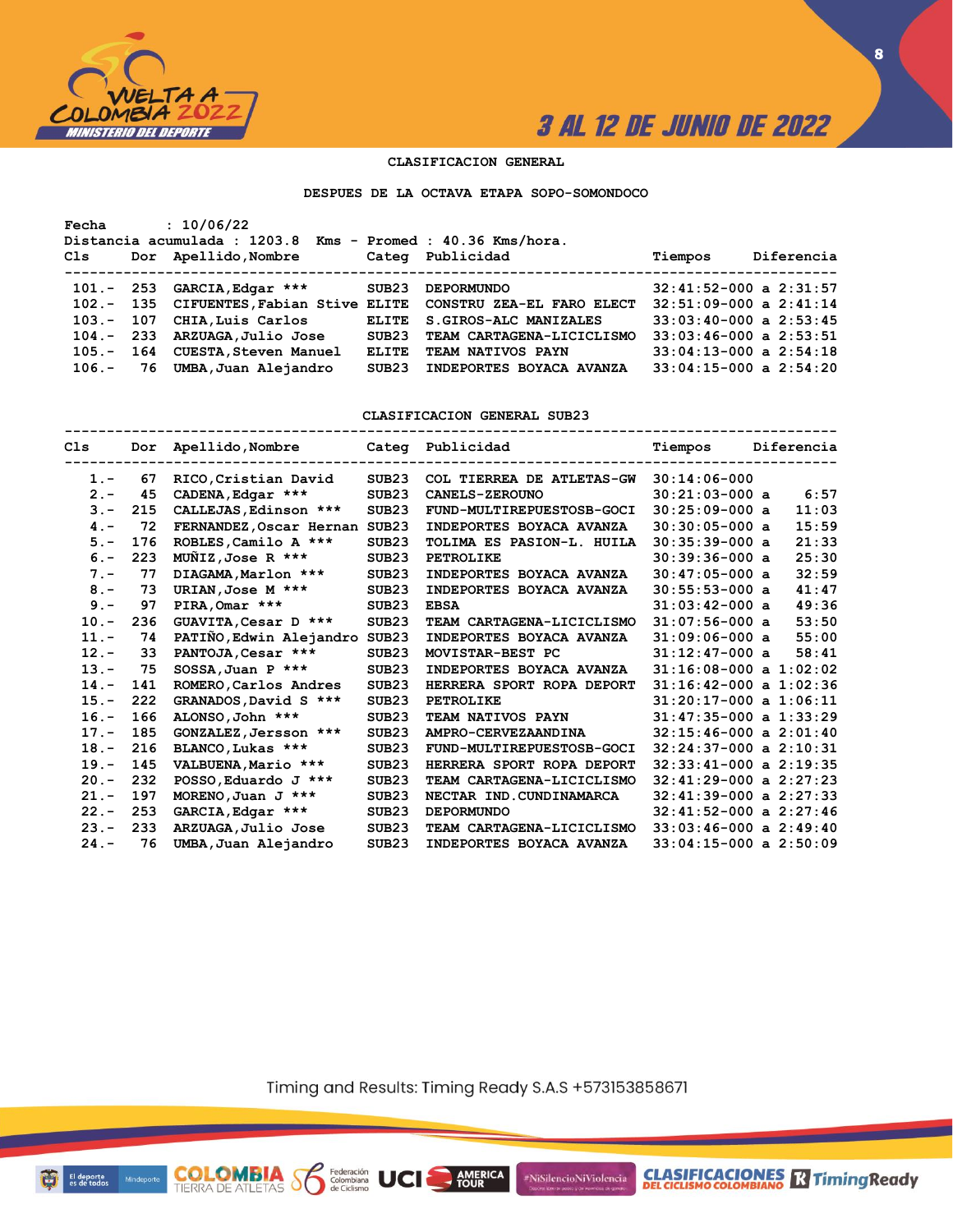

**9**

| TEAM MEDELLIN EPM 90:30:09<br>$1 -$<br>$2.$ - COL TIERREA DE ATLETAS-GW $90:30:34$ a $25$<br>$90:49:35$ a<br>$3 -$<br>19:26<br><b>EPM-SCOTT</b><br>4.- ORGULLO PAISA-ANTIOQUIA 90:50:40 a<br>20:31<br>5.- SISTECREDITO-GW 90:56:16 a<br>26:07<br>6.- TEAM BANCO GUAYAQUIL ECU 91:10:21 a 40:12<br>7.- FUND-MULTIREPUESTOSB-GOCI 91:25:43 a 55:34<br>$91:27:52$ a $57:43$<br>$8 -$<br><b>EBSA</b><br>S.GIROS-ALC MANIZALES 91:33:39 a 1:03:30<br>$9 -$<br>10.- INDEPORTES BOYACA AVANZA $91:51:13$ a $1:21:04$<br>11.- CANELS-ZEROUNO 91:57:55 a 1:27:46<br>12.- NECTAR IND.CUNDINAMARCA 92:05:38 a 1:35:29<br>13.- MOVISTAR-BEST PC 92:13:34 a 1:43:25<br>14.- ALC LA VEGA-4WD-DELUXE 92:40:04 a 2:09:55<br>$93:27:47$ a $2:57:38$<br>15.- PETROLIKE<br>$94:02:57$ a $3:32:48$<br>16.- CM TEAM<br>17.- TEAM NATIVOS PAYN 94:04:07 a 3:33:58<br>TOLIMA ES PASION-L. HUILA $94:17:52$ a $3:47:43$<br>$18. -$<br>$94:43:49$ a $4:13:40$<br>19.- TEAM ILLUMINATE<br>20.- TEAM CARTAGENA-LICICLISMO 94:56:35 a 4:26:26 |  |  |  |
|-------------------------------------------------------------------------------------------------------------------------------------------------------------------------------------------------------------------------------------------------------------------------------------------------------------------------------------------------------------------------------------------------------------------------------------------------------------------------------------------------------------------------------------------------------------------------------------------------------------------------------------------------------------------------------------------------------------------------------------------------------------------------------------------------------------------------------------------------------------------------------------------------------------------------------------------------------------------------------------------------------------------|--|--|--|
|                                                                                                                                                                                                                                                                                                                                                                                                                                                                                                                                                                                                                                                                                                                                                                                                                                                                                                                                                                                                                   |  |  |  |
|                                                                                                                                                                                                                                                                                                                                                                                                                                                                                                                                                                                                                                                                                                                                                                                                                                                                                                                                                                                                                   |  |  |  |
|                                                                                                                                                                                                                                                                                                                                                                                                                                                                                                                                                                                                                                                                                                                                                                                                                                                                                                                                                                                                                   |  |  |  |
|                                                                                                                                                                                                                                                                                                                                                                                                                                                                                                                                                                                                                                                                                                                                                                                                                                                                                                                                                                                                                   |  |  |  |
|                                                                                                                                                                                                                                                                                                                                                                                                                                                                                                                                                                                                                                                                                                                                                                                                                                                                                                                                                                                                                   |  |  |  |
|                                                                                                                                                                                                                                                                                                                                                                                                                                                                                                                                                                                                                                                                                                                                                                                                                                                                                                                                                                                                                   |  |  |  |
|                                                                                                                                                                                                                                                                                                                                                                                                                                                                                                                                                                                                                                                                                                                                                                                                                                                                                                                                                                                                                   |  |  |  |
|                                                                                                                                                                                                                                                                                                                                                                                                                                                                                                                                                                                                                                                                                                                                                                                                                                                                                                                                                                                                                   |  |  |  |
|                                                                                                                                                                                                                                                                                                                                                                                                                                                                                                                                                                                                                                                                                                                                                                                                                                                                                                                                                                                                                   |  |  |  |
|                                                                                                                                                                                                                                                                                                                                                                                                                                                                                                                                                                                                                                                                                                                                                                                                                                                                                                                                                                                                                   |  |  |  |
|                                                                                                                                                                                                                                                                                                                                                                                                                                                                                                                                                                                                                                                                                                                                                                                                                                                                                                                                                                                                                   |  |  |  |
|                                                                                                                                                                                                                                                                                                                                                                                                                                                                                                                                                                                                                                                                                                                                                                                                                                                                                                                                                                                                                   |  |  |  |
|                                                                                                                                                                                                                                                                                                                                                                                                                                                                                                                                                                                                                                                                                                                                                                                                                                                                                                                                                                                                                   |  |  |  |
|                                                                                                                                                                                                                                                                                                                                                                                                                                                                                                                                                                                                                                                                                                                                                                                                                                                                                                                                                                                                                   |  |  |  |
|                                                                                                                                                                                                                                                                                                                                                                                                                                                                                                                                                                                                                                                                                                                                                                                                                                                                                                                                                                                                                   |  |  |  |
|                                                                                                                                                                                                                                                                                                                                                                                                                                                                                                                                                                                                                                                                                                                                                                                                                                                                                                                                                                                                                   |  |  |  |
|                                                                                                                                                                                                                                                                                                                                                                                                                                                                                                                                                                                                                                                                                                                                                                                                                                                                                                                                                                                                                   |  |  |  |
|                                                                                                                                                                                                                                                                                                                                                                                                                                                                                                                                                                                                                                                                                                                                                                                                                                                                                                                                                                                                                   |  |  |  |
|                                                                                                                                                                                                                                                                                                                                                                                                                                                                                                                                                                                                                                                                                                                                                                                                                                                                                                                                                                                                                   |  |  |  |
|                                                                                                                                                                                                                                                                                                                                                                                                                                                                                                                                                                                                                                                                                                                                                                                                                                                                                                                                                                                                                   |  |  |  |

### **CLASIFICACION GENERAL POR EQUIPOS**

### **CLASIFICACION GENERAL POR PUNTOS**

| 1  |     | 16 REYES, Aldemar           | <b>ELITE</b>      | 39 Pts | 27 |     | 156 JULAJUJ, Elex Rony      | <b>ELITE</b>      | 10           | Pts   |
|----|-----|-----------------------------|-------------------|--------|----|-----|-----------------------------|-------------------|--------------|-------|
| 2  | 65  | SOTO, Nelson Andres         | <b>ELITE</b>      | 34 Pts | 28 | 17  | JAMAICA, Javier Ernesto     | <b>ELITE</b>      | 10           | Pts   |
| 3  | 12  | DUARTE, Fabio Andres        | <b>ELITE</b>      | 31 Pts | 29 |     | 112 BUSTAMANTE, Adrian Cami | <b>ELITE</b>      | 9            | Pts   |
| 4  | 72. | FERNANDEZ, Oscar Hernan     | SUB <sub>23</sub> | 30 Pts | 30 |     | 215 CALLEJAS, Edinson ***   | SUB <sub>23</sub> | 8            | Pts   |
| 5  | 81  | GIL, Angel Alexander        | <b>ELITE</b>      | 24 Pts | 31 |     | 211 PAREDES, Cesar Nicolas  | <b>ELITE</b>      | 8            | Pts   |
| 6  | 123 | ANGARITA, Marvin Orland     | <b>ELITE</b>      | 22 Pts | 32 | 3.  | HARO, Steven Wilson         | <b>ELITE</b>      | 8            | Pts   |
| 7  | 45  | CADENA, Edgar ***           | SUB23             | 20 Pts | 33 |     | 94 ACOSTA, Ruben Dario      | <b>ELITE</b>      | 7            | Pts   |
| 8  | 75  | SOSSA, Juan P ***           | SUB23             | 18 Pts | 34 | 11  | SEVILLA, Oscar Miquel       | <b>ELITE</b>      | 7            | Pts   |
| 9  | 164 | CUESTA, Steven Manuel       | <b>ELITE</b>      | 18 Pts | 35 | 106 | SUAZA, Bernando Albeiro     | <b>ELITE</b>      | 6            | Pts   |
| 10 | 76  | UMBA, Juan Alejandro        | SUB23             | 18 Pts | 36 |     | 62 ATAPUMA, Jhon Darwin     | <b>ELITE</b>      | 6            | Pts   |
| 11 | 56  | BOHORQUEZ, Hernando         | <b>ELITE</b>      | 17 Pts | 37 |     | 74 PATIÑO, Edwin Alejandro  | SUB23             | 6            | Pts   |
| 12 | 116 | CARDONA, Julian             | <b>ELITE</b>      | 17 Pts | 38 | 14  | OYOLA, Robigzon Leandro     | <b>ELITE</b>      | 5            | Pts   |
| 13 | 61  | PEÑA, Wilson Estiben        | <b>ELITE</b>      | 16 Pts | 39 |     | 161 BOBADILLA, Duban Camilo | <b>ELITE</b>      | 5            | Pts   |
| 14 | 2   | CHALAPUD, Robinson Edua     | <b>ELITE</b>      | 15 Pts | 40 |     | 101 CHAPARRO, Didier Alonso | <b>ELITE</b>      | 5.           | Pts   |
| 15 |     | 54 OCHOA, Diego Antonio     | <b>ELITE</b>      | 14 Pts | 41 |     | 212 BAEZ, Esneider Arley    | <b>ELITE</b>      | 5            | Pts   |
| 16 | 41  | PARRA, Heiner Rodrigo       | <b>ELITE</b>      | 13 Pts | 42 |     | 52 CONTRERAS, Rodrigo       | <b>ELITE</b>      | 4            | Pts   |
| 17 | 67  | RICO, Cristian David        | SUB23             | 12 Pts | 43 | 115 | MARTINEZ, Juan Esteban      | <b>ELITE</b>      | 4            | Pts   |
| 18 | 32  | MONTENEGRO, Santiago        | <b>ELITE</b>      | 12 Pts | 44 | 53  | MUNOZ, Cristian Camilo      | <b>ELITE</b>      | 3            | Pts   |
| 19 |     | 111 AGUIRRE, Hernan Ricardo | <b>ELITE</b>      | 12 Pts | 45 | 57. | RODRIGUEZ, John Anderso     | <b>ELITE</b>      | 3            | Pts   |
| 20 | 154 | CANASTUJ, Jose David        | <b>ELITE</b>      | 12 Pts | 46 | 21  | TORRES, Rodolfo Andres      | <b>ELITE</b>      | 3            | Pts   |
| 21 | 85  | SUESCA, Marco Tulio         | <b>ELITE</b>      | 11 Pts | 47 | 6   | QUINTEROS, Alexis Benja     | <b>ELITE</b>      | 3            | Pts   |
| 22 | 5   | GUTIERREZ, Carlos Alber     | <b>ELITE</b>      | 11 Pts | 48 | 174 | CERQUERA, William Anton     | <b>ELITE</b>      | 3            | Pts   |
| 23 | 223 | MUNIZ, Jose R $***$         | SUB23             | 11 Pts | 49 |     | 84 OSORIO, Juan Felipe      | <b>ELITE</b>      | $\mathbf{2}$ | Pts   |
| 24 | 15  | SANCHEZ, Brayan Stiven      | <b>ELITE</b>      | 11 Pts | 50 | 63  | MENDOZA, Omar Alberto       | <b>ELITE</b>      |              | 2 Pts |
| 25 |     | 66 PINEDA, Rafael Stive     | <b>ELITE</b>      | 10 Pts | 51 | 135 | CIFUENTES, Fabian Stive     | <b>ELITE</b>      | $\mathbf{2}$ | Pts   |
| 26 |     | 191 SIERRA, Yecid Arturo    | <b>ELITE</b>      | 10 Pts | 52 |     | 114 GUERRERO, Juan Diego    | <b>ELITE</b>      | 1            | Pts   |
|    |     |                             |                   |        | 53 |     | 31 URBANO, Jerson Ruben     | <b>ELITE</b>      |              | 1 Pts |
|    |     |                             |                   |        | 54 |     | 113 GOMEZ, David Santiago   | <b>ELITE</b>      |              | 1 Pts |

Timing and Results: Timing Ready S.A.S +573153858671

AMERICA

#NiSilencioNiViolencia

Minde

**COLOMBIA**<br>TIERRA DE ATLETAS **S** Secretion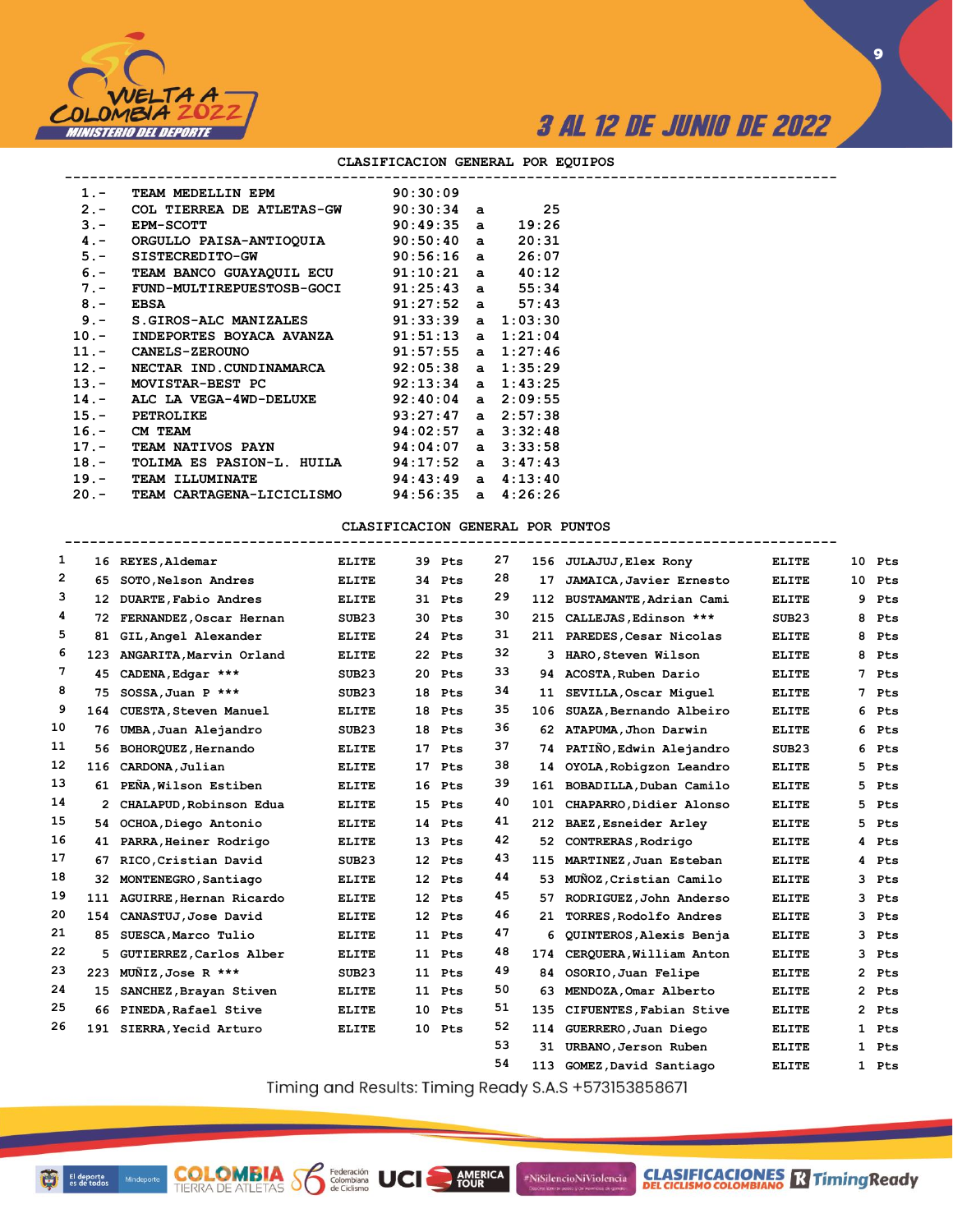

### **CLASIFICACION GENERAL DE LA MONTAÑA**

| 1                 | 32             | MONTENEGRO, Santiago                 | ELITE             | 29 Pts |
|-------------------|----------------|--------------------------------------|-------------------|--------|
| $\overline{2}$    | 211            | PAREDES, Cesar Nicolas               | <b>ELITE</b>      | 27 Pts |
| 3                 | 191            | SIERRA, Yecid Arturo                 | ELITE             | 26 Pts |
| 4                 | 45             | CADENA, Edgar ***                    | SUB <sub>23</sub> | 23 Pts |
| 5                 | 67             | RICO, Cristian David                 | SUB23             | 20 Pts |
| 6                 | 61             | PENA, Wilson Estiben                 | ELITE             | 18 Pts |
| 7                 | 72             | FERNANDEZ, Oscar Hernan SUB23        |                   | 16 Pts |
| 8                 | 215            | CALLEJAS, Edinson ***                | SUB <sub>23</sub> | 15 Pts |
| 9                 | 85             | SUESCA, Marco Tulio                  | <b>ELITE</b>      | 14 Pts |
| 10                | 111            | AGUIRRE, Hernan Ricardo ELITE        |                   | 14 Pts |
| 11                | 116            | CARDONA, Julian                      | ELITE             | 13 Pts |
| $12 \overline{ }$ | 16             | REYES, Aldemar                       | <b>ELITE</b>      | 13 Pts |
| 13                | 12             | DUARTE, Fabio Andres                 | <b>ELITE</b>      | 12 Pts |
| 14                | 41             | PARRA, Heiner Rodrigo                | <b>ELITE</b>      | 12 Pts |
| 15                | 114            | GUERRERO, Juan Diego                 | <b>ELITE</b>      | 10 Pts |
| 16                | $\overline{2}$ | CHALAPUD, Robinson Edua ELITE        |                   | 9 Pts  |
| 17                | 101            | CHAPARRO, Didier Alonso ELITE        |                   | 7 Pts  |
| 18                | 14             | OYOLA, Robigzon Leandro ELITE        |                   | 6 Pts  |
| 19                | 56             | BOHORQUEZ, Hernando                  | <b>ELITE</b>      | 6 Pts  |
| 20                | 81             | GIL, Angel Alexander                 | <b>ELITE</b>      | 6 Pts  |
| 21                | 17             | <b>JAMAICA, Javier Ernesto ELITE</b> |                   | 6 Pts  |
| 22                | 15             | SANCHEZ, Brayan Stiven               | <b>ELITE</b>      | 6 Pts  |
| 23                | 66             | PINEDA, Rafael Stive                 | <b>ELITE</b>      | 3 Pts  |
| 24                | 5              | GUTIERREZ, Carlos Alber ELITE        |                   | 3 Pts  |
| 25                | 94             | ACOSTA, Ruben Dario                  | ELITE             | 2 Pts  |
| 26                | 161            | BOBADILLA, Duban Camilo ELITE        |                   | 2 Pts  |
| 27                | 113            | GOMEZ, David Santiago                | <b>ELITE</b>      | 2 Pts  |
| 28                | 102            | MORENO, Salvador                     | ELITE             | 2 Pts  |
| 29                | 53             | MUÑOZ, Cristian Camilo               | <b>ELITE</b>      | 1 Pts  |
| 30                | 156            | <b>JULAJUJ</b> , Elex Rony           | <b>ELITE</b>      | 1 Pts  |
| 31                | 3              | HARO, Steven Wilson                  | <b>ELITE</b>      | 1 Pts  |
| 32                | 213            | DIAZ, Manuel Ignacio                 | <b>ELITE</b>      | 1 Pts  |
|                   |                |                                      |                   |        |

**COLOMBIA Sombiana** UCI

Timing and Results: Timing Ready S.A.S +573153858671

AMERICA

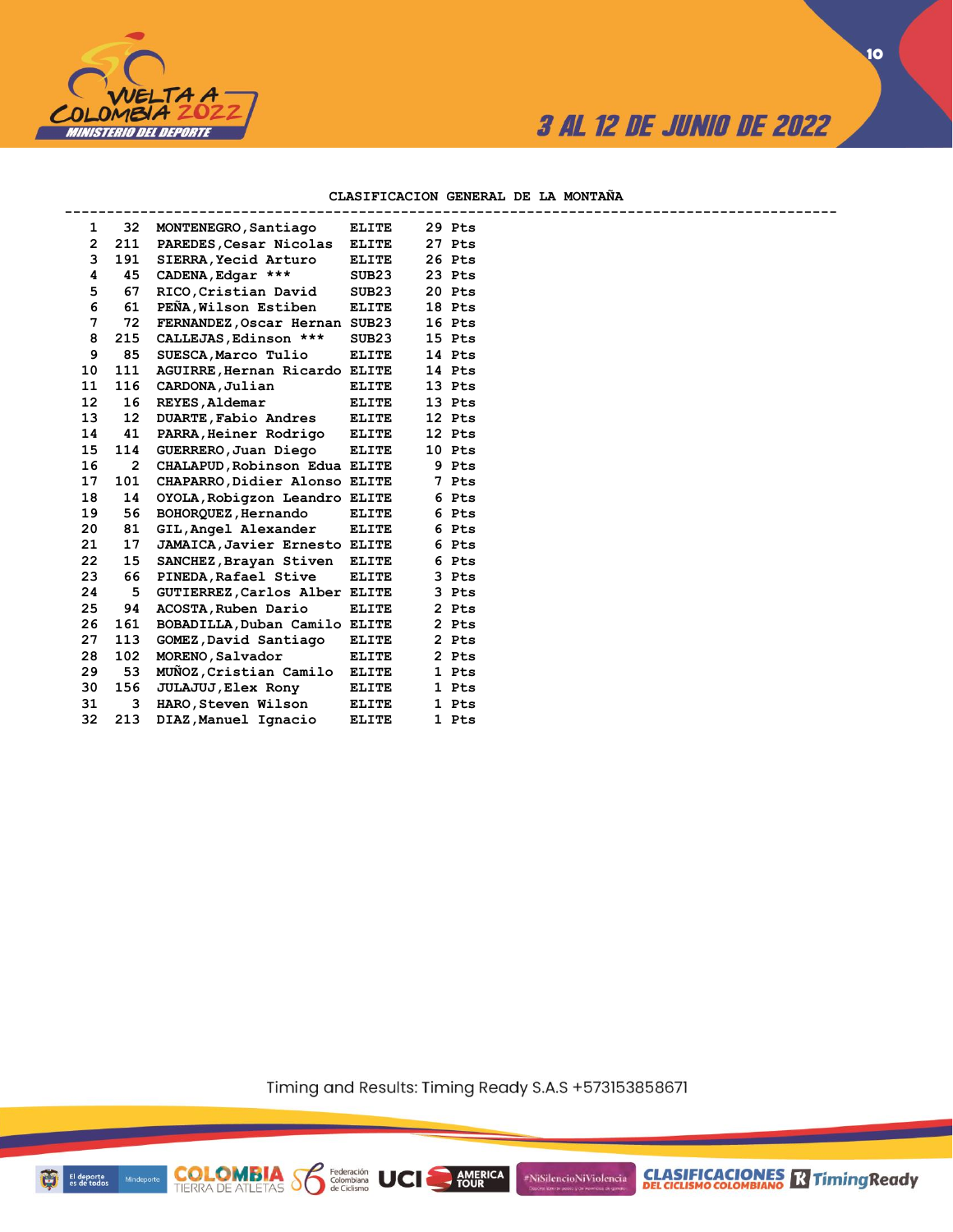

**CLASIFICACIONES M**TimingReady

**11**

#### **CLASIFICACION GENERAL DE METAS VOLANTES**

| 1              |     | 72 FERNANDEZ, Oscar Hernan SUB23     |              | 17 Pts |  |
|----------------|-----|--------------------------------------|--------------|--------|--|
| $\overline{2}$ | 164 | <b>CUESTA, Steven Manuel</b>         | ELITE        | 10 Pts |  |
| 3              | 65  | SOTO, Nelson Andres                  | <b>ELITE</b> | 9 Pts  |  |
| 4              | 223 | $MUNIZ, Jose R$ ***                  | SUB23        | 8 Pts  |  |
| 5              | 16  | <b>REYES, Aldemar</b>                | ELITE        | 7 Pts  |  |
| 6              | 45  | CADENA, Edgar ***                    | SUB23        | 5 Pts  |  |
| 7              | 116 | CARDONA, Julian                      | <b>ELITE</b> | 4 Pts  |  |
| 8              | 123 | ANGARITA, Marvin Orland ELITE        |              | 4 Pts  |  |
| 9              | 6   | QUINTEROS, Alexis Benja ELITE        |              | 3 Pts  |  |
| 10             | 75  | $SOSSA$ , Juan P ***                 | SUB23        | 3 Pts  |  |
| 11             | 174 | CERQUERA, William Anton ELITE        |              | 3 Pts  |  |
| 12             | 17  | <b>JAMAICA, Javier Ernesto ELITE</b> |              | 3 Pts  |  |
| 13             | 3   | HARO, Steven Wilson                  | <b>ELITE</b> | 3 Pts  |  |
| 14             | 12  | DUARTE, Fabio Andres ELITE           |              | 2 Pts  |  |
| 15             | 11  | SEVILLA, Oscar Miguel ELITE          |              | 2 Pts  |  |
| 16             | 211 | PAREDES, Cesar Nicolas ELITE         |              | 2 Pts  |  |
| 17             | 64  | QUIROZ, Oscar Adalberto ELITE        |              | 2 Pts  |  |
| 18             | 135 | CIFUENTES, Fabian Stive ELITE        |              | 2 Pts  |  |
| 19             | 101 | CHAPARRO, Didier Alonso ELITE        |              | 1 Pts  |  |
| 20             | 5   | GUTIERREZ, Carlos Alber ELITE        |              | 1 Pts  |  |
| 21             | 114 | GUERRERO, Juan Diego ELITE           |              | 1 Pts  |  |
| 22             | 15  | SANCHEZ, Brayan Stiven ELITE         |              | 1 Pts  |  |
| 23             | 31  | URBANO, Jerson Ruben ELITE           |              | 1 Pts  |  |
| 24             | 113 | GOMEZ, David Santiago ELITE          |              | 1 Pts  |  |
| 25             | 95  | EUGENIO, Yonathan Mique ELITE        |              | 1 Pts  |  |
|                |     |                                      |              |        |  |

#### **ORDEN DE VEHICULOS PARA LA NOVENA ETAPA**

**--------------------------------------------------------------------------------------------**

### **1 .- TEAM MEDELLIN EPM**

- **2 .- EPM-SCOTT**
- **3 .- S.GIROS-ALC MANIZALES**
- **4 .- SISTECREDITO-GW**
- **5 .- ORGULLO PAISA-ANTIOQUIA**
- **6 .- COL TIERREA DE ATLETAS-GW**
- **7 .- EBSA**
- **8 .- TEAM BANCO GUAYAQUIL ECU**
- **9 .- CANELS-ZEROUNO**
- **10 .- NECTAR IND.CUNDINAMARCA**
- **11 .- MOVISTAR-BEST PC**
- **12 .- TEAM NATIVOS PAYN**
- **13 .- FUND-MULTIREPUESTOSB-GOCI**
- **14 .- INDEPORTES BOYACA AVANZA**
- **15 .- ALC LA VEGA-4WD-DELUXE**
- **16 .- TOLIMA ES PASION-L. HUILA**
- **17 .- TEAM ILLUMINATE**
- **18 .- PETROLIKE**
- **19 .- FUERZAS ARMADAS COLOMBIA**
- **20 .- CM TEAM**
- **21 .- TEAM CARTAGENA-LICICLISMO**
- **22 .- HERRERA SPORT ROPA DEPORT**
- **23 .- CONSTRU ZEA-EL FARO ELECT**

**COLOMBIA Solutions UCI** 

- **24 .- AMPRO-CERVEZAANDINA**
- **25 .- FUNDACION TEAM RECAPI**
- **26 .- DEPORMUNDO**

Mindeporte

Timing and Results: Timing Ready S.A.S +573153858671

**AMERICA**<br>TOUR

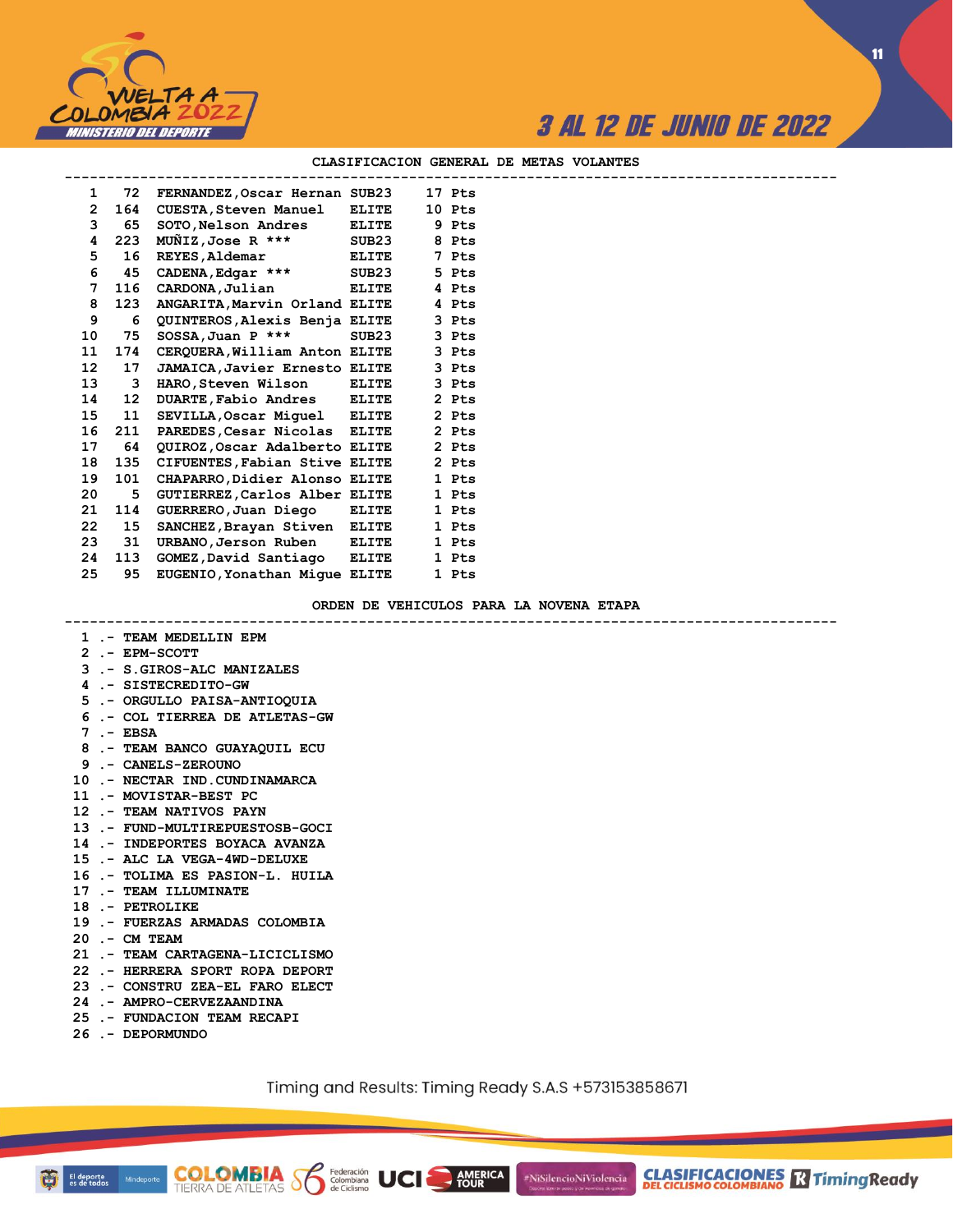



**12**

## **BOLETIN JURADO DE COMISARIOS COMUNICADO 08**

## **OCTAVA ETAPA SOPO – TOCANCIPA – GACHANCIPA – SISGA – MACHETA – GUATEQUE – SOMONDOCO 96.3 KM VIERNES 10 DE JUNIO DE 2022**

## **MULTAS Y SANCIONES / FINEES AND PENALTIES**

**1. ART. 2.12.007 NUMERAL 8.1 NO RESPETA LAS INSTRUCCIONES DE LOS COMISARIOS:**

**DIRECTOR DEPORTIVO SUPERGIROS LUIS FERNANDO OTALVARO UCI ID 10035349612 MULTA CHF 50**

**RETIROS/DNF:** 

**EL CORREDOR No 133**

**FUERA DE LIMITE/OVL:** 

**EL CORREDOR No 243**

**SE RECUERDA A LOS TECNICOS QUE DEBEN TENER LAS BICICLETAS AERODINAMICAS, ACORDE CON LAS NORMAS UCI Y REVISAR LA NORMA 3:1 PARA EL MANUBRIO (PROPORCION ANCHO POR ALTO)**

**FDO JURADO DE COMISARIOS**

Timing and Results: Timing Ready S.A.S +573153858671

**AMERICA**<br>TOUR

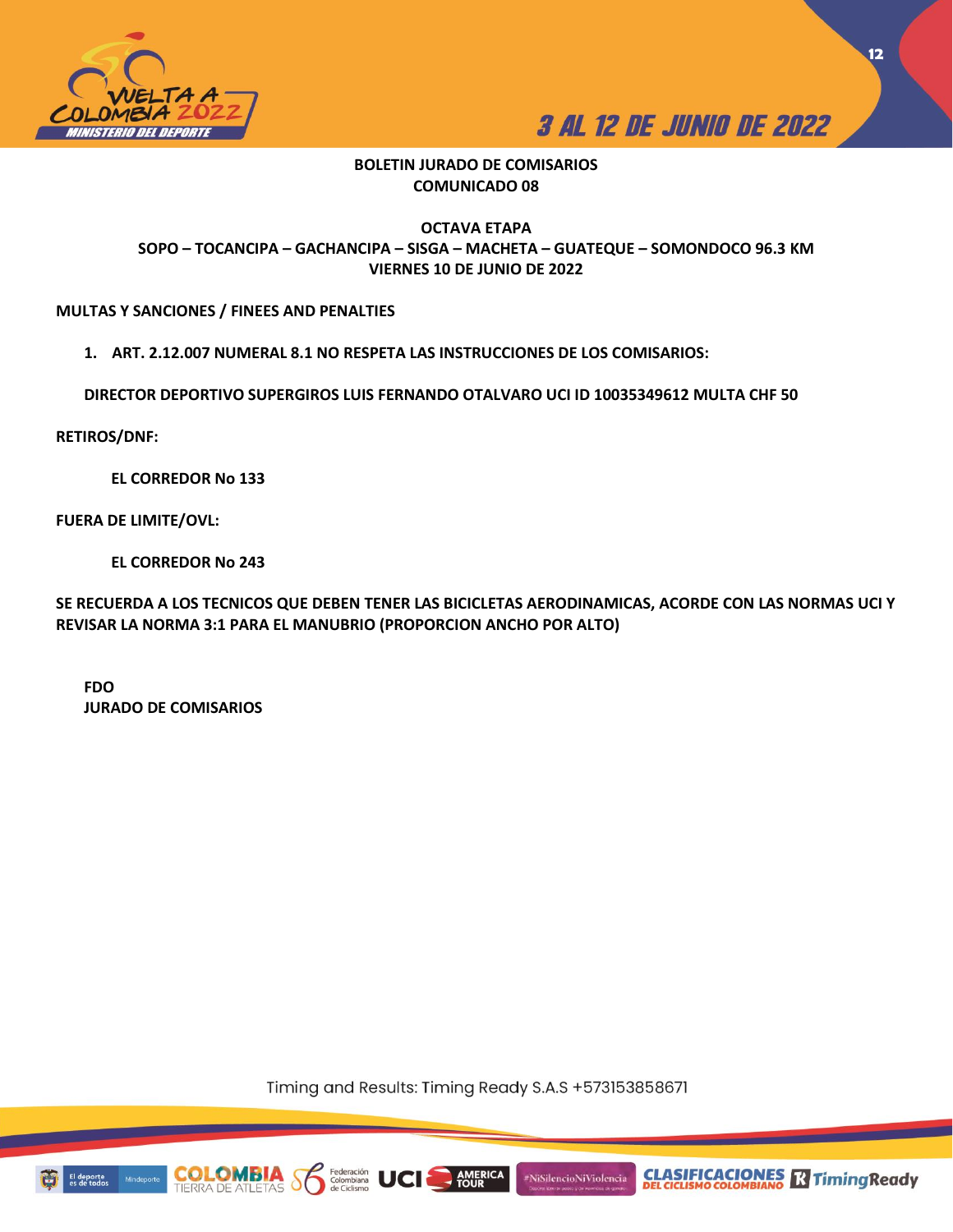



**13**

**NOVENA ETAPA**

**GUATEQUE – MACHETA – SISGA – CHOCONTA – TUNJA – PAIPA – DUITAMA – STA ROSA DE VITERBO 182.2 KM SABADO 11 DE JUNIO DE 2022**

| <b>HORA DE SALIDA:</b>     | 8:00 AM                                                                                           |
|----------------------------|---------------------------------------------------------------------------------------------------|
| <b>SITIO DE SALIDA:</b>    | <b>PARQUE DE GUATEQUE</b>                                                                         |
| SITIO DE LLEGADA:          | PARQUE DE SANTA ROSA DE VITERBO - AEROLITO                                                        |
| <b>SPRINTS ESPECIALES:</b> | 1. ESTACION DE CHOCONTA KM 52.6                                                                   |
|                            | 2. VILLA PINZON – HOTEL CHIGUALA KM 64.6                                                          |
|                            | 3. GREEN HILLS VARIANTE FINAL KM 121.4                                                            |
| PREMIOS DE MONTAÑA:        | 1. ALTO DE SISGA – PRS6 DE 1RA CATEGORIA KM 38.3                                                  |
|                            | 2. ALTO VENTAQUEMADA DE 3RA CATEGORIA KM 81.6                                                     |
|                            | 3. ALTO MORAL – PUENTE DE 3RA CATEGORIA KM 108.9                                                  |
|                            | 4. ALTO MALTERIAS – PINO DE 3RA CATEGORIA KM 179.5                                                |
| <b>CONTROL MEDICO:</b>     | SE AVISARÁ OPORTUNAMENTE                                                                          |
| LIMITE DE CLASIFICACION:   | 17%                                                                                               |
|                            | ZONA DESCARTE DESECHOS: 1.200 MTRS ANTES Y DESPUES DE LA 1RA ZONA PIE EN TIERRA LETICIA – KM 30.4 |
|                            | 2. 200 MTRS ANTES DEL PREMIO DE MONTAÑA DE VENTAQUEMADA - KM 81.6                                 |
|                            | 3. 200 MTRS DESPUES DEL SPRINT GREEN HILLS – KM 121.6                                             |
|                            | 4. VELODROMO DUITAMA – KM 168.7                                                                   |
|                            | ZONA DE ABASTECIMIENTO: PIE EN TIERRA: 1. LETICIA – KM 30.6 POR 1 KM                              |
|                            | 2. ALTO DEL MORAL – KM 108.6 POR 1 KM                                                             |

**NOTA: ENVIO DE RESULTADOS EN DIGITAL, UNA VEZ ENTREGADO EL INFORME DE LOS COMISARIOS DESPUES DE LA ETAPA.** 

**ENTREGA DE LOS RESULTADOS EN FISICO, UNA HORA ANTES DE LA SALIDA DE LA NOVENA ETAPA, EN EL SITIO DONDE SE ENTREGARÁN LOS NUMEROS DE LOS VEHICULOS.** 

Timing and Results: Timing Ready S.A.S +573153858671

AMERICA

#NiSilencioNiViolencia

Federación<br>Colombiana



COI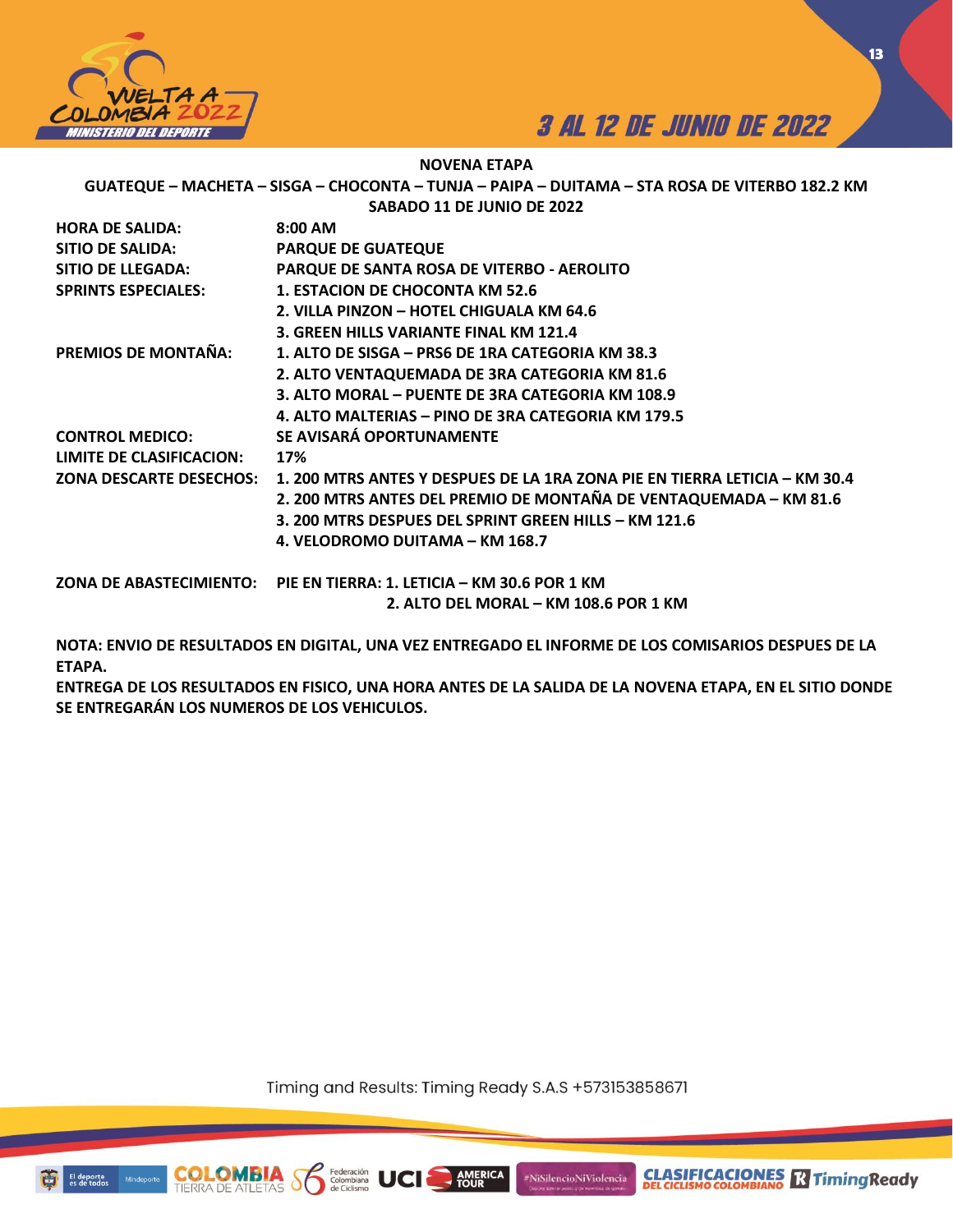

**14**

## **ALTIMETRIA DE LA NOVENA ETAPA**



## **BOLETIN DE DIRECCION**

## **CUADRO DE PORTADORES DE CAMISETAS**

| <b>CAMISETA</b>                    | <b>LIDER</b>                      | <b>PORTADOR</b>                   |  |  |
|------------------------------------|-----------------------------------|-----------------------------------|--|--|
| <b>ETAPA</b>                       | <b>ALDEMAR REYES</b>              | <b>ALEXANDER GIL</b>              |  |  |
| AGENCIA NACIONAL DE SEGURIDAD VIAL | <b>TEAM MEDELLIN - EPM</b>        | <b>ORGULLO PAISA</b>              |  |  |
| <b>SPRINTS ESPECIALES</b>          | <b>OSCAR FERNANDEZ</b>            | <b>OSCAR FERNANDEZ</b>            |  |  |
| <b>SURA</b>                        | <b>INDEPORTES BOYACA AVANZA</b>   | <b>INDEPORTES BOYACA AVANZA</b>   |  |  |
| PREMIOS DE MONTAÑA                 | <b>SANTIAGO MONTENEGRO</b>        | <b>SANTIAGO MONTENEGRO</b>        |  |  |
| <b>CERVEZA ANDINA</b>              | <b>MOVISTAR BEST PC</b>           | <b>MOVISTAR BEST PC</b>           |  |  |
| <b>LIDER SUB23</b>                 | <b>CRISTIAN DAVID RICO</b>        | <b>CRISTIAN DAVID RICO</b>        |  |  |
| <b>MANZANA POSTOBON</b>            | <b>COLOMBIA TIERRA DE ATLETAS</b> | <b>COLOMBIA TIERRA DE ATLETAS</b> |  |  |
| <b>LIDER PUNTOS</b>                | <b>ALDEMAR REYES</b>              | <b>ALDEMAR REYES</b>              |  |  |
| <b>MACPOLLO</b>                    | <b>TEAM MEDELLIN</b>              | <b>TEAM MEDELLIN</b>              |  |  |
| <b>LIDER GENERAL</b>               | <b>FABIO DUARTE</b>               | <b>FABIO DUARTE</b>               |  |  |
| <b>MINISTERIO DEL DEPORTE</b>      | <b>TEAM MEDELLIN - EPM</b>        | <b>TEAM MEDELLIN - EPM</b>        |  |  |

#### **FDO**

**JORGE MAURICIO VARGAS CARREÑO ARMANDO MORELO PEÑA JOSE ANGEL CALDERON**

**COLOMBIA**<br>TIERRA DE ATLETAS

Federación<br>Colombiana<br>de Ciclismo

 $\delta$ 

UCI

**DIRECTOR GENERAL SUB-DIRECTOR GENERAL CRONOMETRAJE Y RESULTADOS (TIMING READY)**

Timing and Results: Timing Ready S.A.S +573153858671

AMERICA



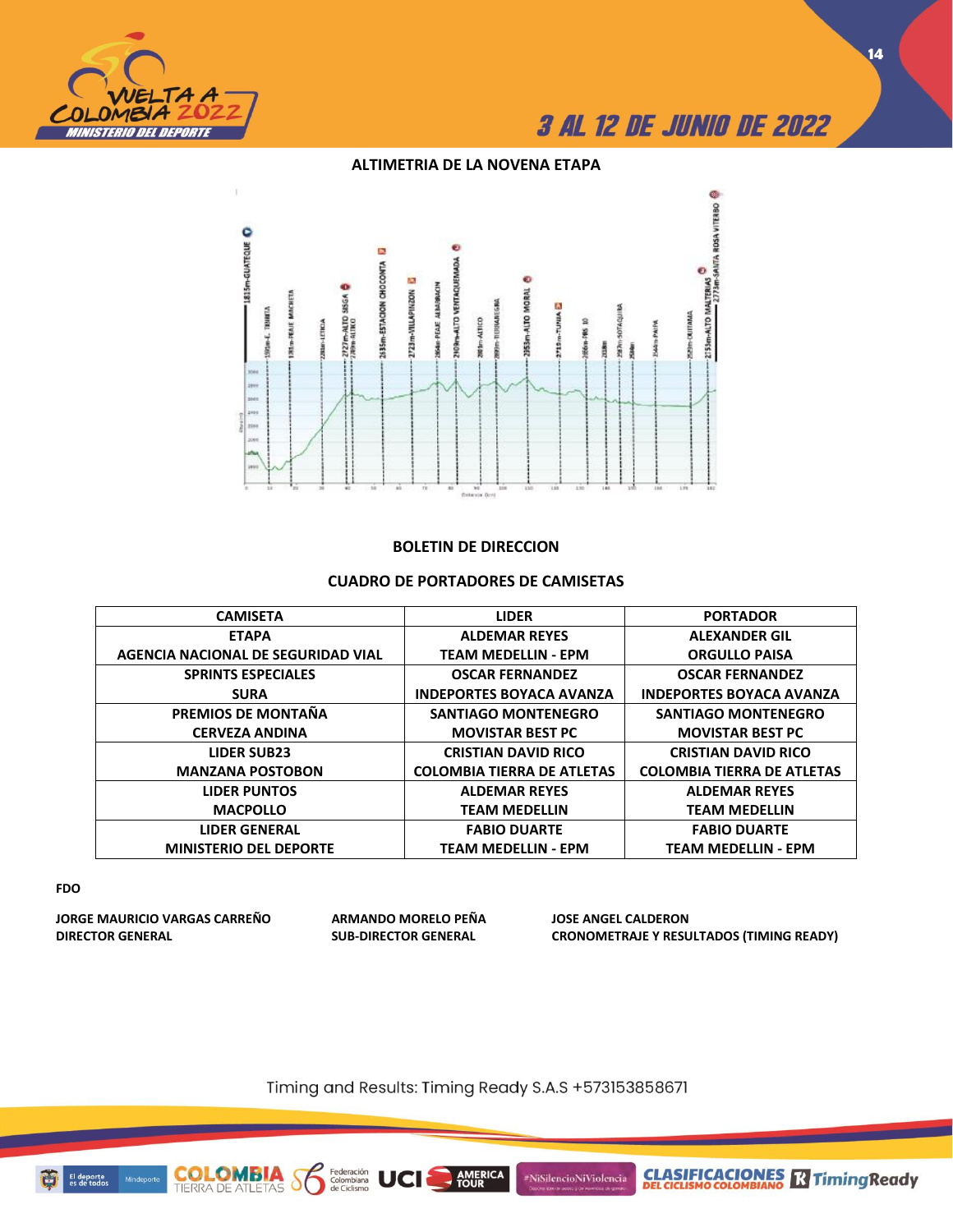



**ORDEN Y HORARIO DE PRESENTACION DE EQUIPOS**

## **SALIDA NOVENA ETAPA**

| <b>ORDEN</b>      | <b>EQUIPO</b>                   | <b>HORA</b> |
|-------------------|---------------------------------|-------------|
| 1                 | <b>DEPORMUNDO</b>               | 7:00:00     |
| $\overline{2}$    | FUNDACION TEAM RECAPI           | 7:02:00     |
| 3                 | AMPRO-CERVEZAANDINA             | 7:04:00     |
| 4                 | CONSTRU ZEA-EL FARO ELECT       | 7:06:00     |
| 5                 | HERRERA SPORT ROPA DEPORT       | 7:08:00     |
| 6                 | <b>FUERZAS ARMADAS COLOMBIA</b> | 7:10:00     |
| 7                 | TEAM CARTAGENA-LICICLISMO       | 7:12:00     |
| 8                 | <b>TEAM ILLUMINATE</b>          | 7:14:00     |
| 9                 | TOLIMA ES PASION-L. HUILA       | 7:16:00     |
| 10                | TEAM NATIVOS PAYN               | 7:18:00     |
| 11                | CM TEAM                         | 7:20:00     |
| $12 \overline{ }$ | <b>PETROLIKE</b>                | 7:22:00     |
| 13                | ALC LA VEGA-4WD-DELUXE          | 7:24:00     |
| 14                | MOVISTAR-BEST PC                | 7:26:00     |
| 15                | NECTAR IND. CUNDINAMARCA        | 7:28:00     |
| 16                | CANELS-ZEROUNO                  | 7:30:00     |
| 17                | INDEPORTES BOYACA AVANZA        | 7:32:00     |
| 18                | S. GIROS-ALC MANIZALES          | 7:34:00     |
| 19                | <b>EBSA</b>                     | 7:36:00     |
| 20                | FUND-MULTIREPUESTOSB-GOCI       | 7:38:00     |
| 21                | TEAM BANCO GUAYAOUIL ECU        | 7:40:00     |
| 22                | SISTECREDITO-GW                 | 7:42:00     |
| 23                | ORGULLO PAISA-ANTIOQUIA         | 7:44:00     |
| 24                | <b>EPM-SCOTT</b>                | 7:46:00     |
| 25                | COL TIERREA DE ATLETAS-GW       | 7:48:00     |
| 26                | TEAM MEDELLIN EPM               | 7:50:00     |

Timing and Results: Timing Ready S.A.S +573153858671

AMERICA

#NiSilencioNiViolencia

**COLOMBIA** Solombiana UCI